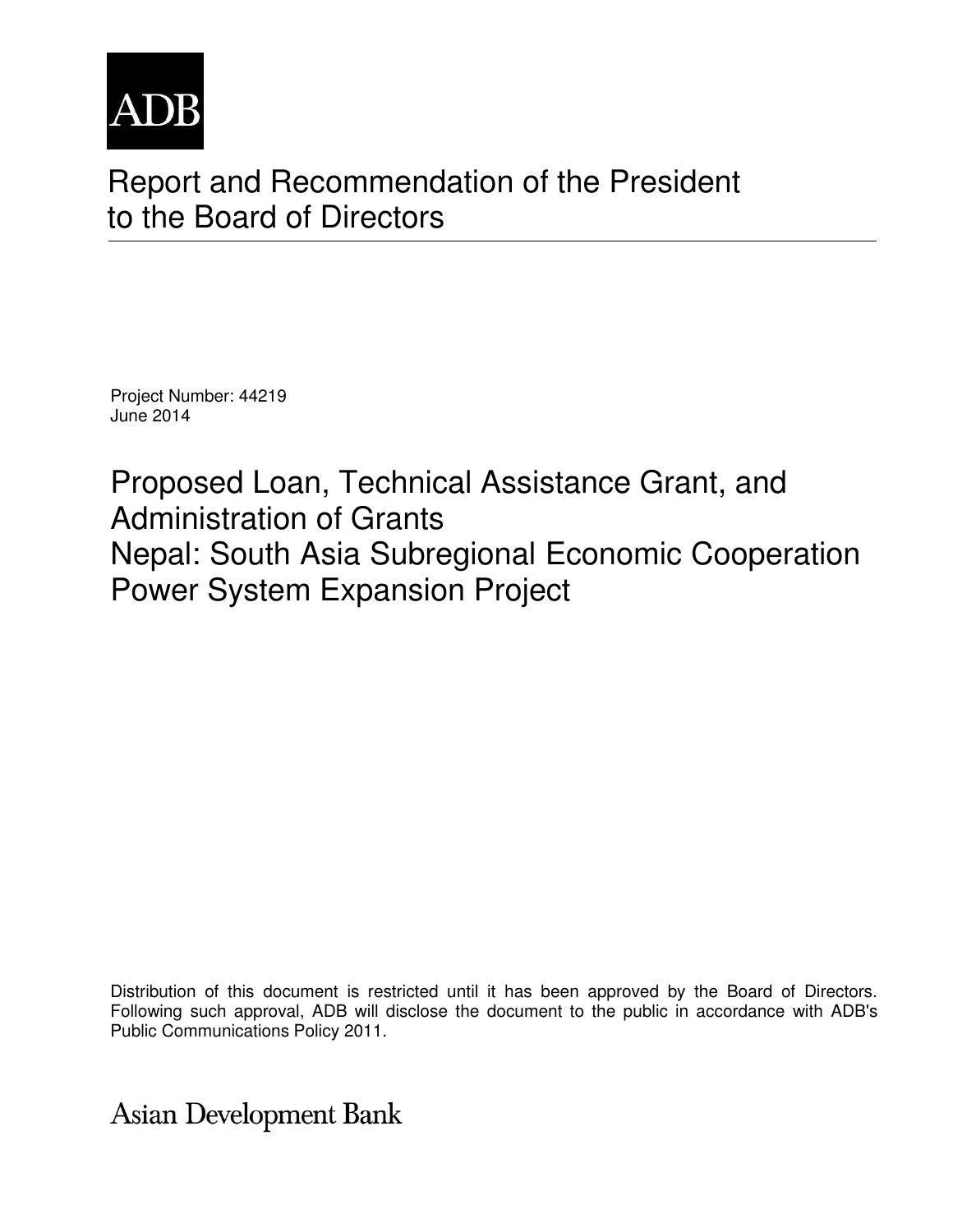## **CURRENCY EQUIVALENTS**

(as of 15 May 2014)

- Currency unit Nepalese rupee/s (NRe/NRs) NRe1.00 = \$0.01051<br>\$1.00 = NRs95.17
	- $$1.00 =$

## **ABBREVIATIONS**

| ADB         | Asian Development Bank                     |
|-------------|--------------------------------------------|
| <b>ADF</b>  | Asian Development Fund                     |
| <b>AEPC</b> | <b>Alternative Energy Promotion Centre</b> |
| EIB         | European Investment Bank                   |
| <b>EMP</b>  | environmental management plan              |
| <b>NEA</b>  | <b>Nepal Electricity Authority</b>         |
| <b>PAM</b>  | project administration manual              |
| <b>SCF</b>  | <b>Strategic Climate Fund</b>              |
| <b>TA</b>   | technical assistance                       |
|             |                                            |

#### **WEIGHTS AND MEASURES**

| km.        |   | kilometer       |
|------------|---|-----------------|
| kV         | - | kilovolt        |
| <b>MVA</b> |   | megavolt-ampere |
| МW         | - | megawatt        |

## **NOTE**

- (i) The fiscal year (FY) of the Government of Nepal and its agencies ends on 15 July. "FY" before a calendar year denotes the year in which the fiscal year ends, e.g., FY2012 ends on 15 July 2012.
- (ii) In this report, "\$" refers to US dollars.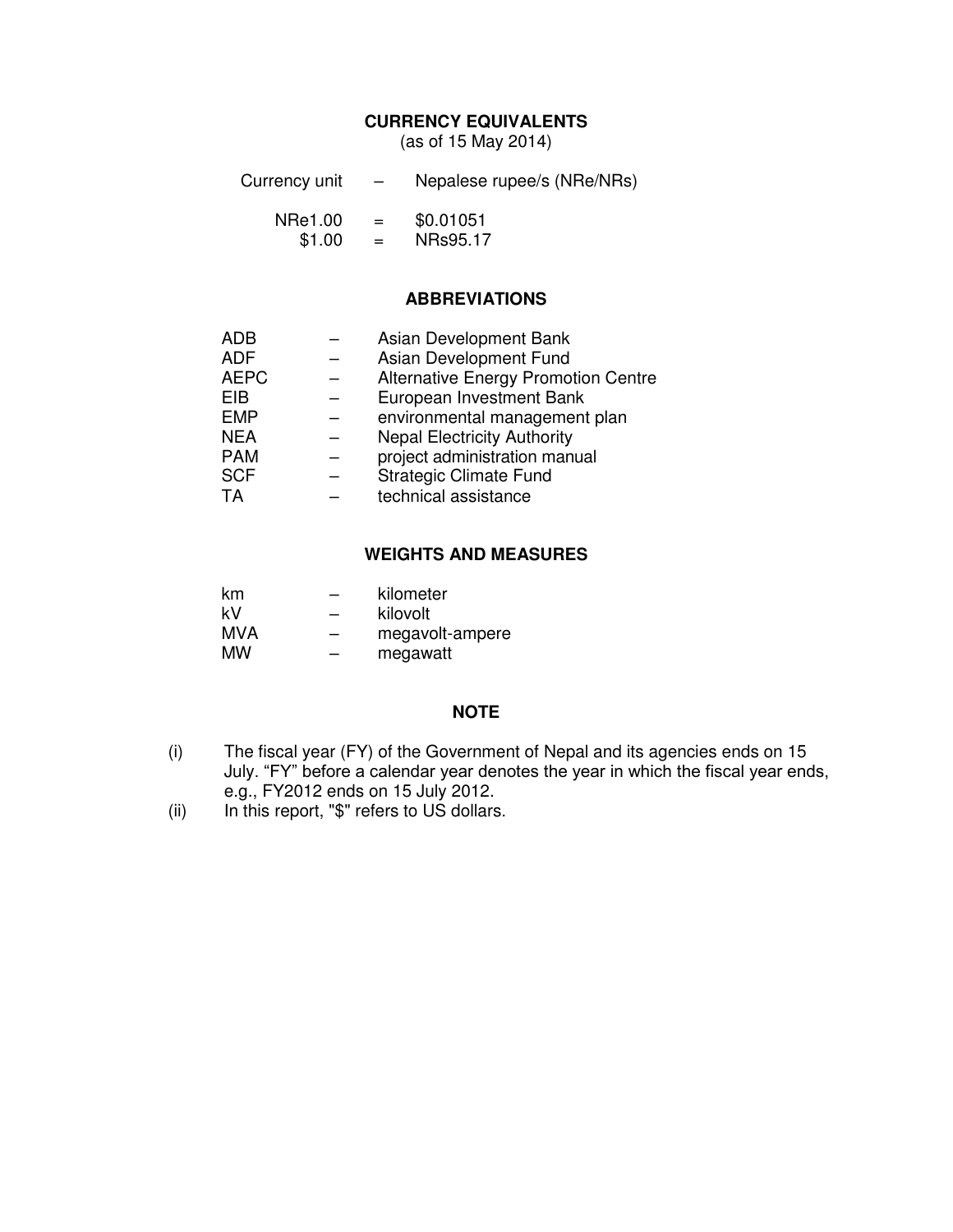| <b>Vice-President</b>                     | W. Zhang, Operations 1                                                                                                                                                                                                                                                                                                                                                                                                                           |
|-------------------------------------------|--------------------------------------------------------------------------------------------------------------------------------------------------------------------------------------------------------------------------------------------------------------------------------------------------------------------------------------------------------------------------------------------------------------------------------------------------|
| <b>Director General</b>                   | J. Miranda, South Asia Department (SARD)                                                                                                                                                                                                                                                                                                                                                                                                         |
| <b>Director</b>                           | Y. Zhai, Energy Division, SARD                                                                                                                                                                                                                                                                                                                                                                                                                   |
| <b>Team leader</b><br><b>Team members</b> | L. Zhang, Energy Specialist, SARD<br>J. Acharya, Senior Climate Change Specialist, Regional and<br>Sustainable Development Department<br>M. Ajmera, Social Development Specialist, SARD<br>P. Manandhar, Project Officer (Energy), SARD<br>S. Sasaki, Environment Specialist, SARD<br>Y. Seo, Counsel, Office of the General Counsel<br>D. Singh, Senior Environment Officer, SARD<br>S. Subba, Senior Social Development Officer (Gender), SARD |
|                                           | L. Subedi, Senior Social Development Officer (Safeguards), SARD                                                                                                                                                                                                                                                                                                                                                                                  |
|                                           | P. Wijayatunga, Principal Energy Specialist, SARD                                                                                                                                                                                                                                                                                                                                                                                                |
|                                           | H. Zhang, Finance Specialist (Energy), SARD                                                                                                                                                                                                                                                                                                                                                                                                      |
| Peer reviewer                             | D. Than-Bui, Senior Energy Economist, Southeast Asia Department                                                                                                                                                                                                                                                                                                                                                                                  |

In preparing any country program or strategy, financing any project, or by making any designation of or reference to a particular territory or geographic area in this document, the Asian Development Bank does not intend to make any judgments as to the legal or other status of any territory or area.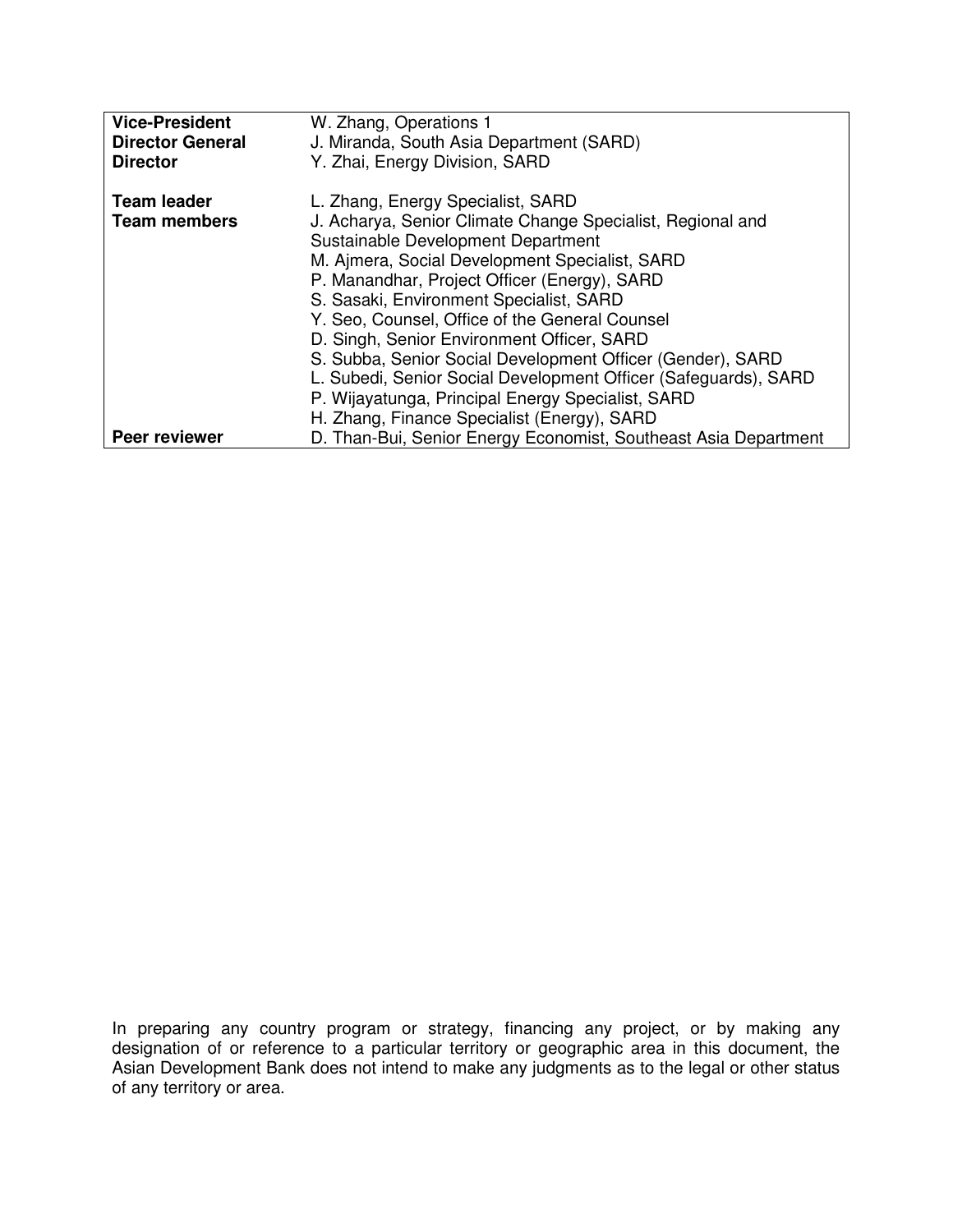# **CONTENTS**

# PROJECT AT A GLANCE

| I.       | THE PROPOSAL                                                                                                                                                                    |                               |  |
|----------|---------------------------------------------------------------------------------------------------------------------------------------------------------------------------------|-------------------------------|--|
| II.      | THE PROJECT                                                                                                                                                                     |                               |  |
|          | Rationale<br>А.<br>В.<br>Impact and Outcome<br>С.<br>Outputs<br>D.<br><b>Investment and Financing Plans</b><br>Е.<br><b>Implementation Arrangements</b>                         | 3<br>3<br>$\overline{4}$<br>5 |  |
| Ш.       | <b>TECHNICAL ASSISTANCE</b>                                                                                                                                                     | 6                             |  |
| IV.      | <b>DUE DILIGENCE</b>                                                                                                                                                            | 7                             |  |
|          | Technical<br>А.<br>В.<br><b>Economic and Financial</b><br>C.<br>Governance<br>D.<br><b>Poverty and Social</b><br>E.<br>Safeguards<br>F.<br><b>Risks and Mitigating Measures</b> | 7<br>7<br>8<br>8<br>8<br>9    |  |
| V.       | <b>ASSURANCES</b>                                                                                                                                                               | 10                            |  |
| VI.      | <b>RECOMMENDATION</b>                                                                                                                                                           | 10                            |  |
|          | <b>APPENDIXES</b>                                                                                                                                                               |                               |  |
| 1.<br>2. | Design and Monitoring Framework<br><b>List of Linked Documents</b>                                                                                                              | 11<br>14                      |  |

# **Page**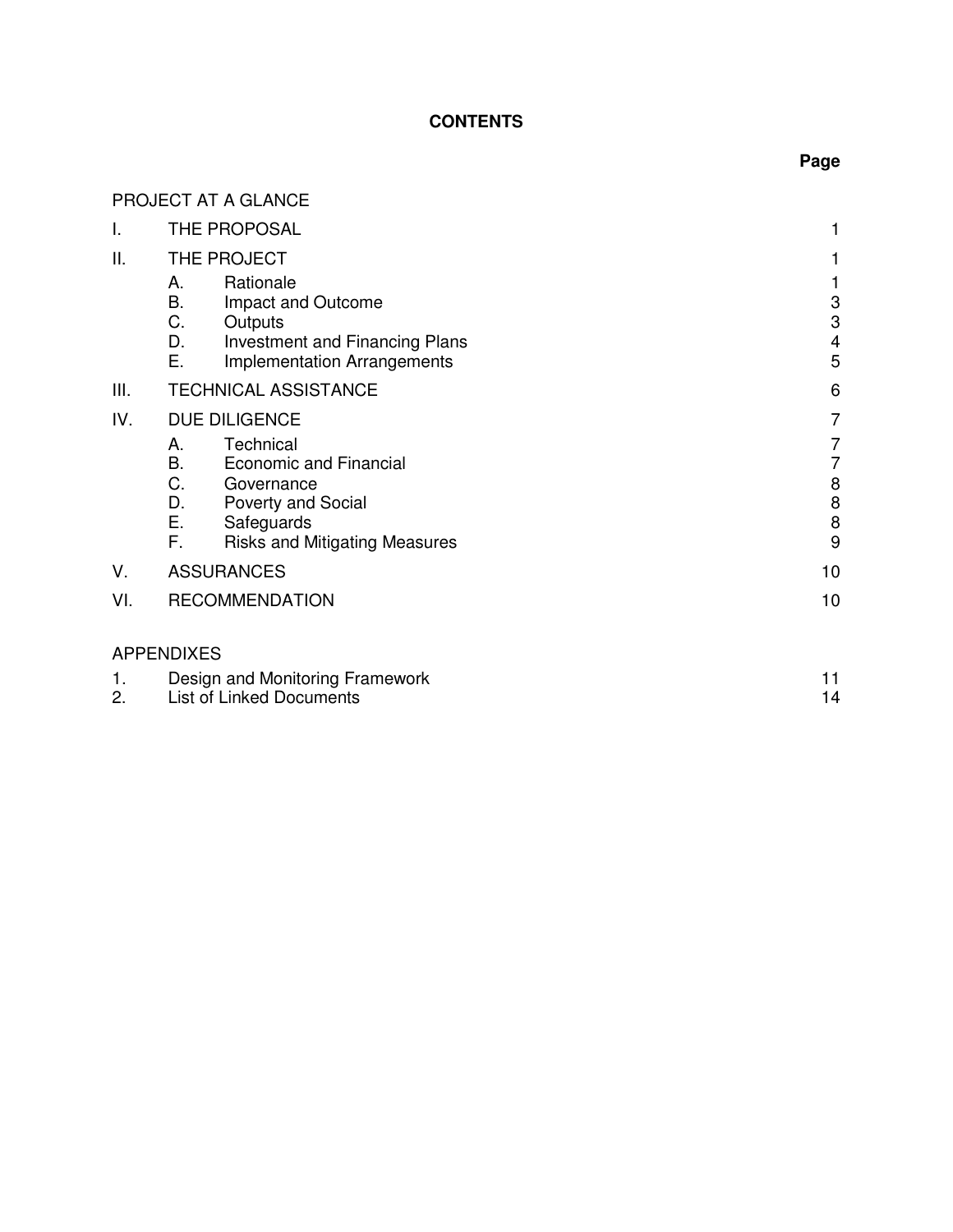# **PROJECT AT A GLANCE**

| 1. Basic Data                                                                              |                                                                                                                                                                                                                     |                                                                                                                                   |                                        | Project Number: 44219-014                                      |
|--------------------------------------------------------------------------------------------|---------------------------------------------------------------------------------------------------------------------------------------------------------------------------------------------------------------------|-----------------------------------------------------------------------------------------------------------------------------------|----------------------------------------|----------------------------------------------------------------|
| <b>Project Name</b>                                                                        | South Asia Subregional Economic Cooperation<br>Power System Expansion Project                                                                                                                                       | <b>Department</b><br>/Division                                                                                                    | SARD/SAEN                              |                                                                |
| Country<br><b>Borrower</b>                                                                 | Nepal<br>Nepal                                                                                                                                                                                                      | <b>Executing Agency</b>                                                                                                           | <b>Alternative Energy</b><br>(NEA)     | Promotion Center (AEPC),<br><b>Nepal Electricity Authority</b> |
| 2. Sector                                                                                  | Subsector(s)                                                                                                                                                                                                        |                                                                                                                                   | <b>ADB Financing (\$ million)</b>      |                                                                |
| <b>Energy</b>                                                                              | Electricity transmission and distribution<br>Renewable energy generation - small hydro<br>Renewable energy generation - solar<br>Renewable energy generation - wind                                                 |                                                                                                                                   | <b>Total</b>                           | 175.00<br>5.20<br>0.10<br>0.20<br>180.50                       |
| 3. Strategic Agenda                                                                        | <b>Subcomponents</b>                                                                                                                                                                                                | <b>Climate Change Information</b>                                                                                                 |                                        |                                                                |
| Inclusive economic growth<br>Environmentally<br>sustainable growth<br>Regional integration | Pillar 1: Economic opportunities, including jobs,<br>created and expanded<br>Global and regional transboundary environmental<br>concerns<br>Natural resources conservation<br>Pillar 1: Cross-border infrastructure | Adaptation (\$ million)<br>Mitigation (\$ million)<br>$CO2$ reduction (tons per annum)<br>Climate Change impact on the<br>Project |                                        | 2.00<br>140.00<br>20,000<br>Medium                             |
| 4. Drivers of Change                                                                       | <b>Components</b>                                                                                                                                                                                                   |                                                                                                                                   | <b>Gender Equity and Mainstreaming</b> |                                                                |
| Governance and capacity<br>development<br>Partnerships                                     | Organizational development<br>Bilateral institutions (not client government)<br>International finance institutions (IFI)<br>Official cofinancing                                                                    | Effective gender<br>mainstreaming (EGM)                                                                                           |                                        | ℐ                                                              |
| 5. Poverty Targeting                                                                       |                                                                                                                                                                                                                     | <b>Location Impact</b>                                                                                                            |                                        |                                                                |
| Project directly targets<br>poverty                                                        | No                                                                                                                                                                                                                  | Rural<br>Urban                                                                                                                    |                                        | Medium<br>Medium                                               |
| 6. Risk Categorization:                                                                    | Complex                                                                                                                                                                                                             |                                                                                                                                   |                                        |                                                                |
| 7. Safeguard Categorization                                                                | Environment: B Involuntary Resettlement: A Indigenous Peoples: B                                                                                                                                                    |                                                                                                                                   |                                        |                                                                |
| 8. Financing                                                                               |                                                                                                                                                                                                                     |                                                                                                                                   |                                        |                                                                |
| <b>Modality and Sources</b>                                                                |                                                                                                                                                                                                                     | Amount (\$ million)                                                                                                               |                                        |                                                                |
| <b>ADB</b>                                                                                 |                                                                                                                                                                                                                     | 180.50                                                                                                                            |                                        |                                                                |
| Assistance Special Fund                                                                    | Sovereign Capacity development technical assistance: Technical                                                                                                                                                      | 0.50                                                                                                                              |                                        |                                                                |
|                                                                                            | Sovereign Project Ioan: Asian Development Fund                                                                                                                                                                      | 180.00<br>191.20                                                                                                                  |                                        |                                                                |
| Cofinancing<br>Norwegian Grant (w/ LoA)                                                    |                                                                                                                                                                                                                     | 60.00                                                                                                                             |                                        |                                                                |
| European Investment Bank                                                                   |                                                                                                                                                                                                                     | 120.00                                                                                                                            |                                        |                                                                |
| Strategic Climate Fund - SREP                                                              |                                                                                                                                                                                                                     | 11.20                                                                                                                             |                                        |                                                                |
| Counterpart                                                                                |                                                                                                                                                                                                                     | 68.80                                                                                                                             |                                        |                                                                |
| <b>Beneficiaries</b>                                                                       |                                                                                                                                                                                                                     | 8.46                                                                                                                              |                                        |                                                                |
| Government                                                                                 |                                                                                                                                                                                                                     | 60.34                                                                                                                             |                                        |                                                                |
| <b>Total</b>                                                                               |                                                                                                                                                                                                                     | 440.50                                                                                                                            |                                        |                                                                |
| 9. Effective Development Cooperation                                                       |                                                                                                                                                                                                                     |                                                                                                                                   |                                        |                                                                |
| Use of country procurement systems                                                         | Yes                                                                                                                                                                                                                 |                                                                                                                                   |                                        |                                                                |
| Use of country public financial management systems                                         | Yes                                                                                                                                                                                                                 |                                                                                                                                   |                                        |                                                                |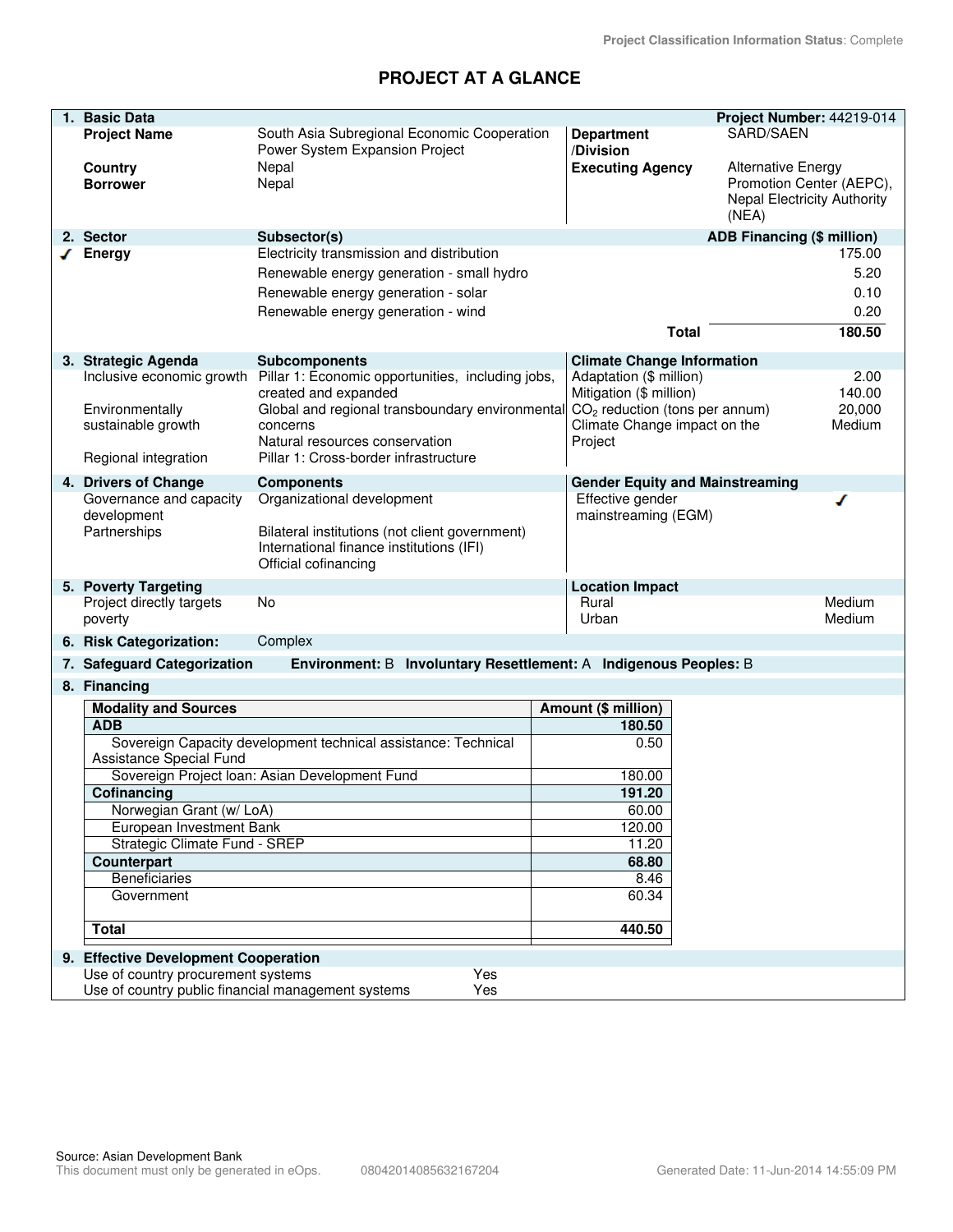## **I. THE PROPOSAL**

1. I submit for your approval the following report and recommendation on (i) a proposed loan, (ii) proposed administration of a grant to be provided by the Government of Norway, and (iii) proposed administration of a grant to be provided by the ADB Strategic Climate Fund  $(SCF)$ , all to Nepal for the South Asia Subregional Economic Cooperation Power System Expansion Project. The report also describes proposed technical assistance (TA) for Supporting Rural Electrification through Renewable Energy, and if the Board approves the proposed loan and administration of the grants, I, acting under the authority delegated to me by the Board, approve the TA. $2$ 

2. The project is designed to assist Nepal's energy sector development by facilitating (i) expansion of domestic power transmission capacity, (ii) power exchange with India, (iii) augmentation and expansion of the distribution networks, and (iv) mini-grid-based renewable energy access in rural areas.<sup>3</sup> The project is prioritized as part of the South Asia Subregional Economic Cooperation Program's Power Generation and Transmission Master Plan and Regional Cooperation Business Plan, 2014–2016.<sup>4</sup>

## **II. THE PROJECT**

## **A. Rationale**

3. Nepal is facing chronic power shortages. Only 65% of the country's households have access to electricity—56% through the national grid and 9% through off-grid solutions. Per capita electricity consumption is 102 kilowatt-hours per year, one of the lowest in the world. The installed capacity is 762 megawatts (MW), well below the peak demand of 1,095 MW. As a result, consumers connected to the national grid experience scheduled power cuts of 12 hours per day or more during the dry season. With the expected commissioning of six hydropower projects with a combined capacity of 732 MW in the next 3 to 6 years and more than 1,500 MW of additional capacity being developed, a wet season supply surplus is anticipated by  $2018<sup>5</sup>$ However, the limited power transmission and distribution network is becoming a bottleneck for meeting domestic power demand, as well as power trade with neighboring countries.

4. The Government of Nepal has set the following key targets to be met by year 2027: (i) increasing per capita electricity consumption to 400 kilowatt-hours per year, (ii) commissioning 4,000 MW of generation capacity, (iii) providing electricity to 75% of the population through the national grid and 25% through decentralized generation solutions, and (iv) developing exportable power capacity.<sup>6</sup> Steps have been taken to meet these targets: a master plan for hydropower with annual storage capacity has been prepared; the transmission system master plan is being updated; a distribution system and rural electrification master plan has been outlined by the Nepal Electricity Authority (NEA); and a long-term agreement for bulk power trading with India is being negotiated. Parallel institutional improvements are needed. An incremental retail tariff increase of 20% during 2002–2012 improved NEA's financial position,

 1 Under the Scaling Up Renewable Energy Program in Low-Income Countries financed by the Strategic Climate Fund.

 $2<sup>2</sup>$  The design and monitoring framework is in Appendix 1.

<sup>3</sup> The Asian Development Bank (ADB) provided project preparatory TA. ADB. 2013. *Technical Assistance to Nepal for Preparing the South Asia Subregional Economic Cooperation Power System Expansion Project*. Manila.

<sup>4</sup> ADB. 2013. *South Asia Regional Cooperation Operations Business Plan, 2014–2016*. Manila.

 $5$  The total installed capacity will be more than 3,000 MW against the projected peak load of 2,052 MW in FY2020.

<sup>6</sup> Government of Nepal. 2010. *Three Year Interim Plan (2010–2013).* Kathmandu.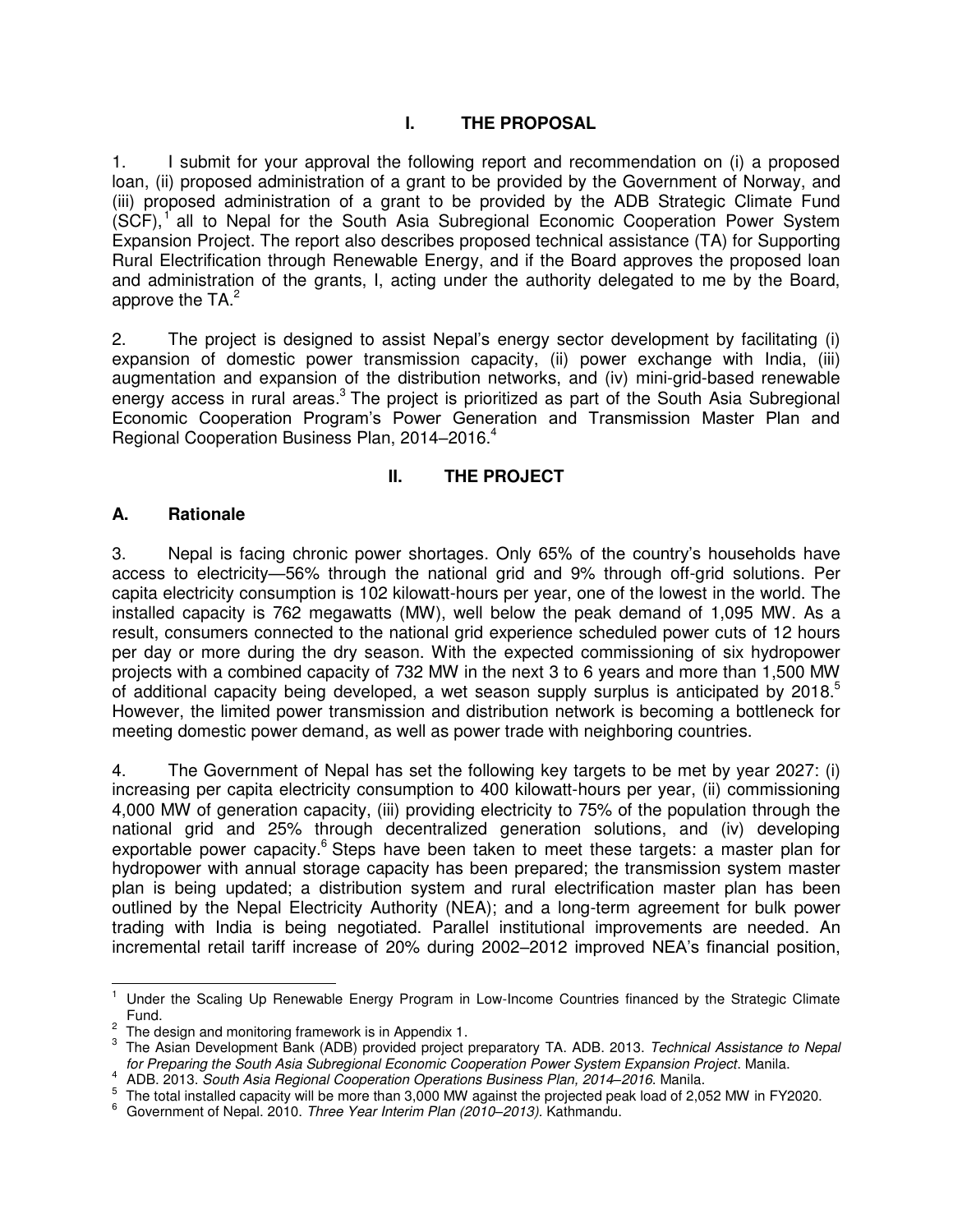but it is still weak because tariffs do not reflect costs.<sup>7</sup> In addition, system planning capacity needs to be improved; NEA's generation, transmission, and distribution departments need to be ring-fenced<sup>8</sup> as a precursor to further corporate restructuring; and a fully independent regulatory agency needs to be established.

5. To achieve the 25% electrification target through off-grid solutions, the government has enacted policies and plans such as the Rural Energy Policy 2006, Subsidy Policy for Renewable (Rural) Energy 2009–2013, Renewable (Rural) Energy Subsidy Delivery Mechanism 2013, and Delivery Mechanism of Additional Financial Support to Micro/Mini Hydro Project 2011. Enabling measures such as targeted grants (subsidies) and exemption of renewable energy projects from certain licensing requirements have been set up. These activities are being coordinated and implemented under the National Rural and Renewable Energy Program, a government-led "single window" program for off-grid renewable energy supported by development partners.

6. The project will contribute to Nepal's energy development objectives by (i) scaling up the on-grid and off-grid renewable energy supply, (ii) facilitating cross-border power exchange, (iii) increasing access to renewable energy in rural areas, and (iv) building capacity for on-grid and off-grid power sector development. The on-grid components will be able to evacuate 2,000 MW of new generation outputs along the Kali Gandaki corridor and Marsyangdi corridor<sup>9</sup> to the main load centers at Kathmandu Valley, and facilitate at least 1,200 MW of power exports to India once the second 400 kilovolt (kV) cross-border transmission line from Bardaghat (Nepal) to Gorakhpur (India) is connected.<sup>10</sup> Half of the exports will come from the Upper Marsyangdi 2 Hydropower Project, which is to be developed by GMR Group, India. The off-grid component will provide access to electricity and facilitate productive energy use activities in rural locations without connections to the national grid, increasing the income and welfare of rural communities by using renewable energy mainly for agriculture, rural enterprises, health, and education.<sup>11</sup> The project is consistent with the Asian Development Bank (ADB) country partnership strategy for Nepal, which aims to (i) improve inclusive electricity access, (ii) develop renewable energy, (iii) promote regional cooperation, and (iv) strengthen sector governance.<sup>12</sup> The sector and programmatic context of the project is presented in a supplementary document.<sup>13</sup>

7. **ADB interventions**. In 2009, 2011, and 2013, ADB approved four projects<sup>14</sup> to address the immediate needs for the power sector, including generation, transmission, and distribution system expansion and improvement. Capacity development TA attached to the Tanahu Hydropower Project was approved in 2013 and is being implemented to support NEA's financial

 $\overline{a}$ 

<sup>7</sup> NEA incurred a net loss of NRs4.53 billion in 2013.

<sup>8</sup> Financially separated in terms of assets and/or profits.

<sup>&</sup>lt;sup>9</sup> The Marsyangdi Corridor transmission line could have been assigned to a private developer that is considering building a 600 MW hydropower plant in Nepal. Although the proposal has many merits, NEA opted for a purely

public facility. The rationale is to offer all private investors power evacuation facilities on a national and equal basis.<br><sup>10</sup>The feasibility study for the second cross-border transmission line is being funded by ADB. 20 *Recommendation of the President to the Board of Directors: Proposed Grant to Nepal for the Project Preparatory Facility for Energy*. Manila.

<sup>&</sup>lt;sup>11</sup> The off-grid component has been developed in accordance with the Nepal country investment plan of the Scaling Up Renewable Energy Program in Low-Income Countries.

<sup>12</sup> ADB. 2013. *Country Partnership Strategy: Nepal, 2013–2017*. Manila.

 $13$  Sector and Programmatic Context of the Project (accessible from the list of linked documents in Appendix 2).

<sup>14</sup> ADB. 2009. *Report and Recommendation of the President to the Board of Directors: Proposed Loan and Administration of Grants to Nepal for the Energy Access and Efficiency Improvement Project*. Manila; ADB. 2011. *Report and Recommendation of the President to the Board of Directors: Proposed Loan, Grant, Technical Assistance Grant and Administration of Grant to Nepal for the Electricity Transmission Expansion and Supply Improvement Project*. Manila; ADB. 2013. *Report and Recommendation of the President to the Board of Directors: Proposed Grant to Nepal for the Project Preparatory Facility for Energy*. Manila; and ADB, 2013. *Report and Recommendation of the President to the Board of Directors: Proposed Loans and Administration of Technical Assistance Grant to Nepal for the Tanahu Hydropower Project*. Manila.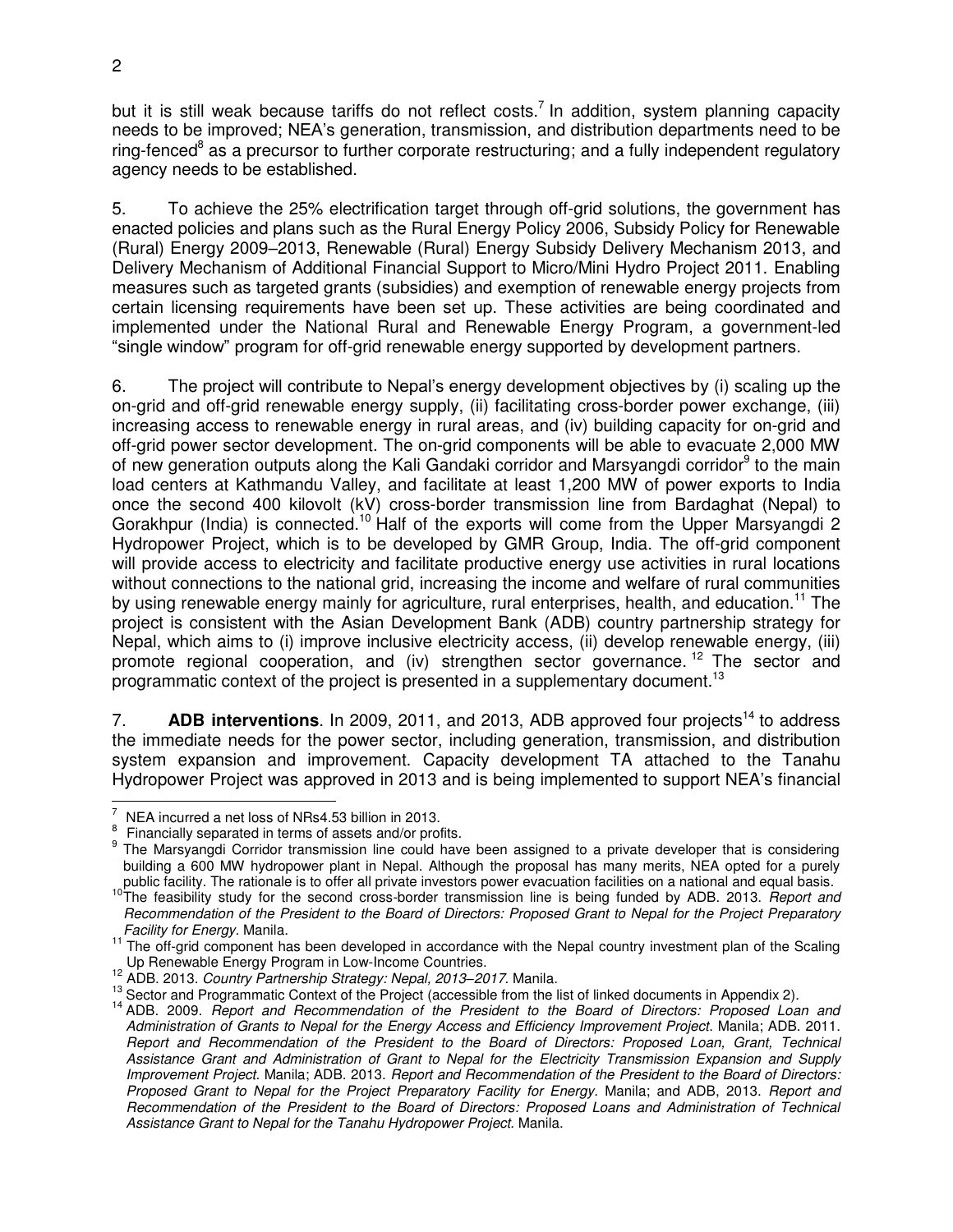restructuring and management reforms, as well as to strengthen the Electricity Tariff Fixation Commission's capacity to review retail tariff adjustment petitions proposed by NEA and improve its institutional readiness for transformation into the Nepal Electricity Regulatory Commission. ADB is also supporting the government to incorporate the comments by Parliament on the draft Nepal Electricity Act 2009 and Nepal Electricity Regulatory Commission Act 2009. The project will supplement ADB's ongoing interventions by enhancing NEA's financial position through the implementation of a pricing mechanism for the use of NEA's power grid by third parties for electricity exports, as well as improvements in NEA's planning capacity by supporting initiatives including the preparation of the distribution system and rural electrification master plan.

8. **Lessons from ongoing projects.** Since 2009, ADB operations in Nepal's power sector have been instrumental in supporting the reform process, including preparation of NEA's financial restructuring and a tariff increase of 20% after 11 years. However, the implementation of the ongoing projects, including the procurement of consultants and contractors, has been slow. NEA's decision making has also been slow. Land acquisition has been a problem, mostly because of changes in the alignment of transmission lines. Project readiness has been low. These lessons have been integrated into the design of this project. A project management directorate will manage the project. The directorate, headed by a deputy managing director level officer, will be responsible for procurement and construction supervision of all ADB projects.<sup>15</sup> The project preparatory TA includes a consulting firm to help NEA with the detailed design, route surveys, preparation of bidding documents, and selection of turnkey contractors. A project supervision consulting firm, funded by the project, will oversee construction. The implementation schedule will be longer than the standard  $5$  years. The S curve for disbursement<sup>16</sup> is realistic and takes into account the difficulties encountered in project implementation in Nepal.

9. **Coordination with other development partners**. The project has been developed in coordination with the NEA; the Alternative Energy Promotion Centre (AEPC); the Ministry of Energy; the Ministry of Science, Technology and Environment; the Government of Norway and the Norwegian Agency for Development Cooperation; the European Investment Bank (EIB); the Government of Denmark; and the German Development Bank. The project components complement the operations of the World Bank Group and the Japan International Cooperation Agency.<sup>17</sup>

# **B. Impact and Outcome**

10. The project's impact will be increased electricity access in Nepal and improved power exchange across the border. The outcome will be increased capacity of the national power grid and enhanced renewable energy development.

# **C. Outputs**

- 11. The project will have four outputs:
	- (i) **Output 1: Power transmission capacity increased.** This comprises (a) construction and/or augmentation of 45.0 kilometers (km) of 400 kV and 191.5 km of 220 kV transmission lines along the Kali Gandaki corridor and the Marsyangdi–Kathmandu route; (b) construction and/or augmentation of 500 megavolt-ampere (MVA) of 400 kV/220 kV/132 kV, 500 MVA of 220 kV/132

 $\overline{a}$  $15$  Details are in the Project Administration Manual (accessible from the list of linked documents in Appendix 2).

<sup>&</sup>lt;sup>16</sup> A display in curve of projected cumulative disbursement amount plotted against time of project implementation.

<sup>17</sup> The World Bank is supporting the Dhalkebar (Nepal)–Muzarffarpur (India) 400 kV cross-border transmission line.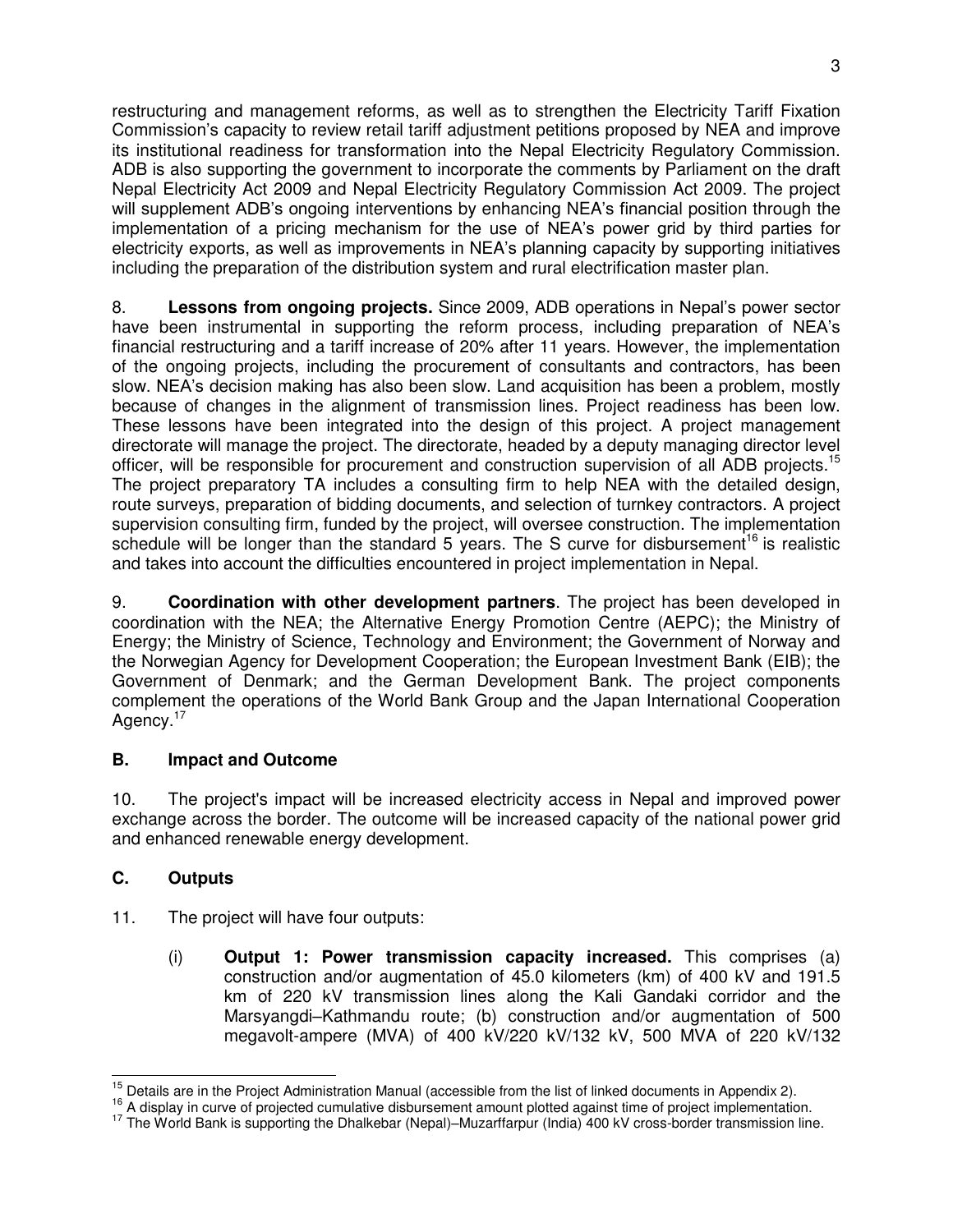kV/33 kV, and 120 MVA of 33 kV/11 kV grid substations along the Kali Gandaki corridor and Marsyangdi–Kathmandu route; and (c) construction and/or replacement of grid service substations with an aggregate capacity of 393.8 MVA across the country.<sup>18</sup>

- (ii) **Output 2: Power distribution network improved.** This comprises the construction and/or upgrading of 410 km of 33 kV, 545 km of 11 kV, and 725 km of 400-volt distribution lines; 216 MVA 33kV/11kV substations; and 20 MVA distribution substations in the east, central, and west regions.
- (iii) **Output 3: Mini-grid-based renewable energy systems in off-grid areas increased.** This includes installation of up to 4.3 MW of mini hydroelectric power plants and up to 0.5 MW of mini-grid-based solar or solar and wind hybrid systems in selected rural communities through the provision of (a) a credit line of \$5 million from ADB's Special Funds to user communities for mini-hydro power plants, and (b) a \$10 million grant from the SCF administered by ADB.<sup>19</sup>
- (iv) **Output 4: Capacity development for Nepal Electricity Authority and Alternative Energy Promotion Centre provided.** The physical investments will be reinforced and supplemented by capacity building for NEA and AEPC, including support for project management; preparation of a distribution system and rural electrification master plan, as well as a feasibility study of a large-scale wind farm; and parallel livelihood development activities in the project area.

## **D. Investment and Financing Plans**

12. The project is estimated to cost \$440 million including physical and price contingencies and interest during implementation. The investment plan is summarized in Table 1. Detailed cost estimates are in the project administration manual (PAM). $^{20}$ 

13. The government has requested a loan of \$180.0 million in various currencies equivalent to SDR116.5 million from ADB's Special Funds resources to help finance the project.<sup>21</sup> The loan will have a 32-year term, including a grace period of 8 years, an interest rate of 1.0% per annum during the grace period and 1.5% per annum thereafter, and such other terms and conditions set forth in the draft loan and project agreements. ADB will finance the interest during construction.

14. The government also requested cofinancing of \$191.2 million, comprising a loan of \$120.0 million from the EIB, $^{22}$  a grant of \$60.0 million equivalent from the Government of Norway,<sup>23</sup> and a grant of \$11.2 million from the ADB SCF. The funds from the Government of Norway and the ADB SCF will be administered by ADB.<sup>24</sup> ADB and the Government of Norway will conclude a joint contractual cofinancing agreement, while ADB and EIB will conclude an

j <sup>18</sup> In addition, the EIB will provide parallel cofinancing for the construction of 125 km of a 220 kV transmission line and 400 MVA of 220 kV/132 kV/33 kV substations along the Marsyangdi corridor, and 24 km of a 132 kV transmission line, and 30 MVA 132 kV/33 kV and 6/8 MVA of 33 kV/11 kV substations for Samundratar–Trishuli 3B Hub transmission line.

<sup>19</sup> Under the Scaling Up Renewable Energy Program in Low-Income Countries financed by the SCF, Nepal has been selected as a pilot country for funding and TA. The government prepared the Scaling Up Renewable Energy Program Investment Plan, which was endorsed by the governing trust fund committee of the SCF in November 2011. Outputs 3 and 4 will be implemented as integral parts of the National Rural and Renewable Energy Program.

<sup>20</sup> Project Administration Manual (accessible from the list of linked documents in Appendix 2).

<sup>&</sup>lt;sup>21</sup> This includes \$70 million from the allocation for regional cooperation and integration projects.

<sup>&</sup>lt;sup>22</sup> The EIB cofinancing is parallel and will not be administered by ADB.

<sup>&</sup>lt;sup>23</sup> The Government of Norway will provide cofinancing in Norwegian kroner.

<sup>&</sup>lt;sup>24</sup> ADB and ADB-administered funds will finance transportation and insurance costs. For ADB-administered cofinancier funds, cost sharing will be applied and disbursement will be handled by ADB.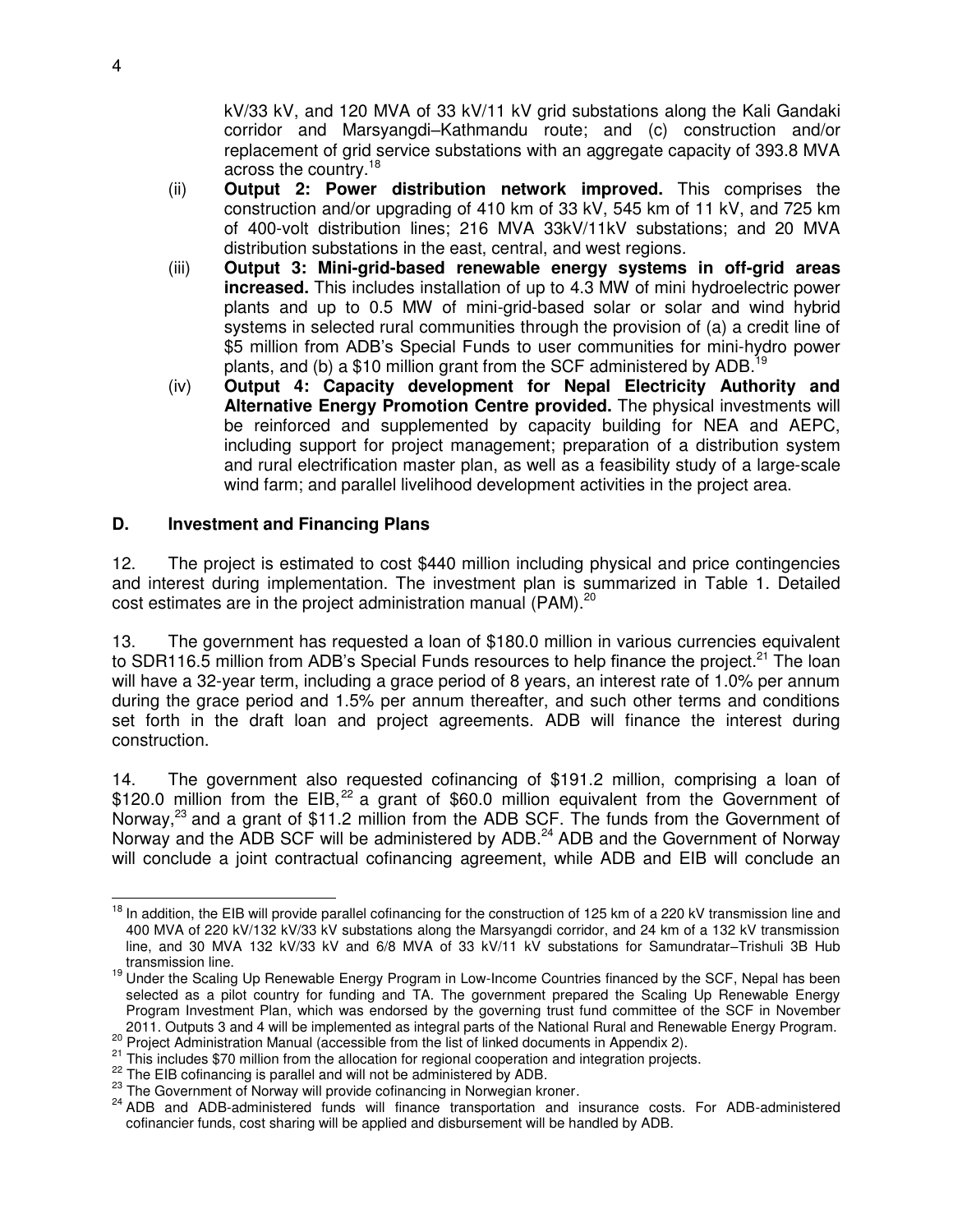aide-memoire on collaborative cofinancing. Given the government's budget constraints, the SCF will finance the taxes and duties of the mini hydroelectric subprojects imposed within Nepal.<sup>25</sup>

#### **Table 1: Project Investment Plan**

(\$ million)

| Item |                                                                   | Amount <sup>a</sup> |
|------|-------------------------------------------------------------------|---------------------|
| А.   | Base cost <sup>o</sup>                                            |                     |
|      | 1. Power transmission capacity expansion                          | 314.8               |
|      | 2. Power distribution network improvement                         | 39.5                |
|      | 3. Mini-grid-based renewable energy development in off-grid areas | 24.4                |
|      | 4. Project management and capacity building                       | 9.2                 |
|      | Subtotal (A)                                                      | 387.9               |
| В.   | Contingencies <sup>c</sup>                                        | 25.1                |
| C.   | <b>Financing Charges During Implementation</b> <sup>°</sup>       | 27.0                |
|      | Total $(A+B+C)$                                                   | 440.0               |

a Includes taxes and duties of \$7.75 million to be financed by the government through a cash contribution, and \$0.58 million for mini hydro subprojects under output 3 to be financed by the ADB Strategic Climate Fund.

b In March 2014 prices.

<sup>c</sup> Physical contingencies computed at 3% of base cost. Price contingencies computed using ADB's forecasts of international and domestic inflation includes a provision for potential exchange rate fluctuation under the

assumption of a purchasing power parity exchange rate.<br><sup>d</sup> Interest during construction for ADB loan has been calculated at 1.0% per annum during the grace period of 8 years and 1.5% per annum thereafter (24 years).

Source: Asian Development Bank, Nepal Electricity Authority, and Alternative Energy Promotion Centre.

15. The financing plan is in Table 2. The loan proceeds from ADB and the grant proceeds from the Government of Norway and the SCF will be relent to NEA and AEPC, as appropriate, pursuant to respective financing arrangements, on terms and conditions acceptable to ADB.<sup>26</sup> The government will make available all counterpart funds as needed on a timely basis.

| <b>Table 2: Financing Plan</b>                                                               |        |       |  |  |  |
|----------------------------------------------------------------------------------------------|--------|-------|--|--|--|
| Amount (\$ million)<br>Share of Total (%)<br><b>Source</b>                                   |        |       |  |  |  |
| Asian Development Bank                                                                       |        |       |  |  |  |
| Special Funds resources (Ioan)                                                               | 180.00 | 40.91 |  |  |  |
| Cofinanciers                                                                                 |        |       |  |  |  |
| ADB Strategic Climate Fund (grant) <sup>a</sup><br>Government of Norway (grant) <sup>b</sup> | 11.20  | 2.55  |  |  |  |
|                                                                                              | 60.00  | 13.64 |  |  |  |
| European Investment Bank (Ioan) <sup>c</sup>                                                 | 120.00 | 27.27 |  |  |  |
| Government of Nepal                                                                          | 60.34  | 13.71 |  |  |  |
| Communities                                                                                  | 8.46   | 1.92  |  |  |  |
| 440.00<br>100.00<br>Total                                                                    |        |       |  |  |  |

<sup>a</sup> Under the Scaling Up Renewable Energy Program in Low-Income Countries financed by the SCF. Administered by the Asian Development Bank.

b<br>Administered by the Asian Development Bank.

 $\degree$  Not administered by the Asian Development Bank.

Source: Asian Development Bank estimates

 $\overline{a}$ 

#### **E. Implementation Arrangements**

16. The NEA will be the executing agency for outputs 1 and 2 (the on-grid components); AEPC will be the executing agency for output 3; and NEA and AEPC will be executing agencies for output 4. The on-grid components will be implemented and supervised by a project

<sup>&</sup>lt;sup>25</sup> The amount is within the reasonable threshold identified during the preparation of the country partnership strategy and does not represent an excessive share of the project investment plan. The taxes and duties apply only to ADBfinanced expenditures, and the financing is material for AEPC and relevant to the success of the project.

<sup>&</sup>lt;sup>26</sup> The EIB loan proceeds will also be relent to NEA.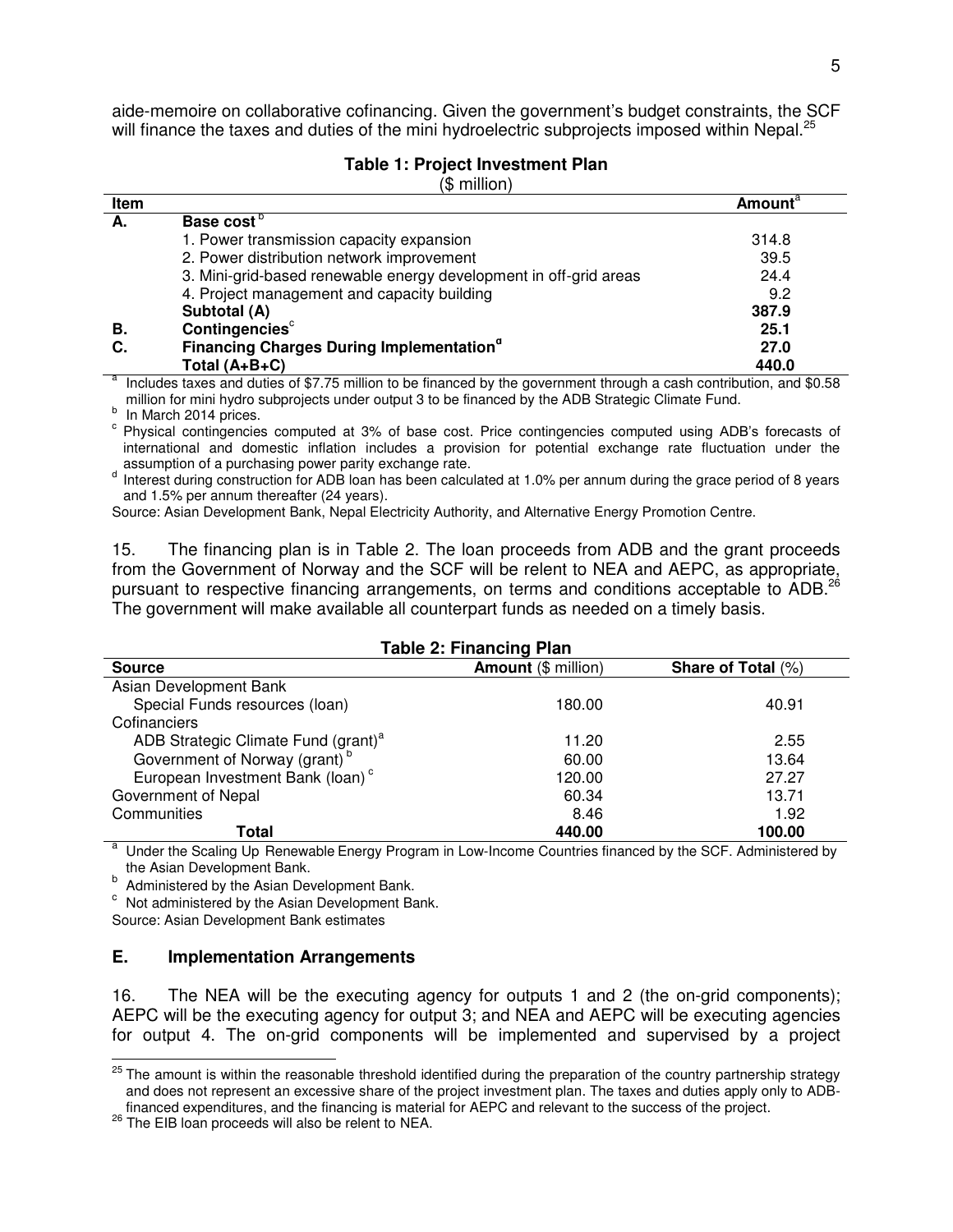management unit to be set up within the project management directorate of NEA. For AEPC, a project implementation unit, including experienced staff headed by a project manager, has been set up to be responsible for implementation, including procurement, accounting, quality assurance, and safeguards. The NEA's project management unit and AEPC's project implementation unit will be supported by project implementation consultants funded by the project. The implementation arrangements are in Table 3 and described in detail in the PAM.

| <b>Aspects</b>             | Arrangements                                                                                                                                                                                                                      |                   |                 |
|----------------------------|-----------------------------------------------------------------------------------------------------------------------------------------------------------------------------------------------------------------------------------|-------------------|-----------------|
| Implementation period      | January 2015-December 2021                                                                                                                                                                                                        |                   |                 |
| Estimated completion date  | 31 December 2021 (loan and grant closing on 30 June 2022)                                                                                                                                                                         |                   |                 |
| Management                 |                                                                                                                                                                                                                                   |                   |                 |
| (i) Oversight body         | Steering committee chaired by the secretary of Ministry of Energy and co-chaired<br>by the secretary of Ministry of Science, Technology and Environment                                                                           |                   |                 |
| (ii) Executing agencies    | Nepal Electricity Authority (NEA) and Alternative Energy Promotion Centre<br>(AEPC)                                                                                                                                               |                   |                 |
| (iii) Implementation units | Project management unit established in NEA and project implementation unit<br>established in AEPC, with 25 (NEA) and 8 (AEPC) professional staff and<br>supporting staff.                                                         |                   |                 |
| Procurement                | International competitive bidding                                                                                                                                                                                                 | 6 packages        | \$217.0 million |
|                            | National competitive bidding                                                                                                                                                                                                      | 16 packages       | \$13.70 million |
|                            | Shopping                                                                                                                                                                                                                          | 6 packages        | \$0.60 million  |
| Consulting services        | Quality- and cost-based selection<br>(90:10) for firms                                                                                                                                                                            | 300 person-months | \$8.4 million   |
|                            | Individual                                                                                                                                                                                                                        | 80 person-months  | \$0.8 million   |
| Advance contracting        | All eligible contract packages and expenditures ADB and the government agreed<br>upon relating to all outputs                                                                                                                     |                   |                 |
| Disbursement               | The loan and grants (including ADB administered cofinancing) will be disbursed in<br>accordance with ADB's Loan Disbursement Handbook (2012, as amended from<br>time to time) and arrangements ADB and the government agree upon. |                   |                 |

Source: Asian Development Bank.

17. The project will be implemented over 7 years from the date of loan effectiveness. Consultants (individuals and firm) to be financed by ADB funds and ADB-administered funds will be recruited in accordance with ADB's Guidelines on the Use of Consultants (2013, as amended from time to time). Procurement to be financed by ADB funds and ADB-administered funds will be carried out in accordance with ADB's Procurement Guidelines (2013, as amended from time to time). Since ADB is administering cofinancing resources in the form of grants from the Government of Norway and the SCF for operations financed by the Asian Development Fund (ADF), universal procurement will apply to all procurement packages to be financed by ADF resources, jointly by ADF resources and the grant from Norway, and by the SCF grant.<sup>27</sup>

18. The government has asked ADB to approve advance contracting for procurement of goods and turnkey works, and for recruitment of consultants. The government has been advised that ADB's approval of advance contracting does not commit ADB to finance the project. The government has requested ADB assistance in selecting the project supervision consultant.

## **III. TECHNICAL ASSISTANCE**

19. The project will be supported by capacity development TA for Supporting Rural Electrification through Renewable Energy. <sup>28</sup> The Ministry of Science, Technology and Environment will be the executing agency. AEPC and NEA will be the implementing agencies.

 $\overline{a}$ <sup>27</sup> ADB. 2013. *Blanket Waiver of Member Country Procurement Eligibility Restrictions in Cases of Cofinancing for Operations Financed from Asian Development Fund Resources.* Manila.

<sup>28</sup> Attached Technical Assistance (accessible from the list of linked documents in Appendix 2).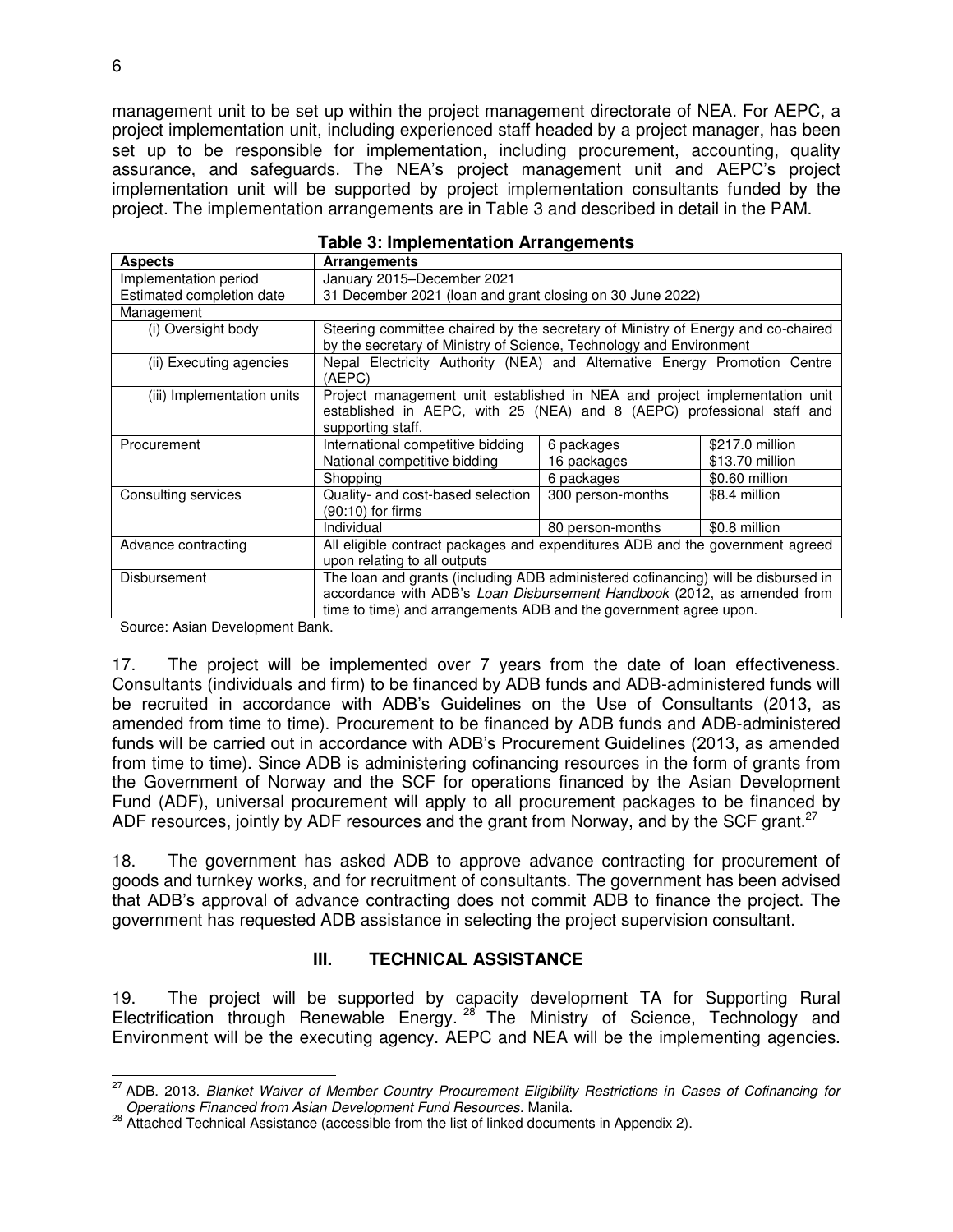The TA is estimated to cost \$500,000, which will be financed on a grant basis by ADB's Technical Assistance Special Fund (TASF-V). The government will provide counterpart support in the form of staff, office accommodation, and other in-kind contributions. The TA will examine the feasibility of a large-scale wind farm (minimum aggregated installed capacity of 1 MW) in Nepal, and prepare draft regulations for implementing the Renewable Energy Promotion Board Act.

# **IV. DUE DILIGENCE**

## **A. Technical**

20. Technical due diligence has been undertaken on all components and confirmed that the cost estimates are reasonable and unit costs compare favorably with similar recent projects in India and Nepal. The proposed technologies and design concepts are similar to NEA's existing technologies and practices for transmission system design, construction, and operation, except that NEA has no experience with high-temperature, low-sag conductors.<sup>29</sup> AEPC staff is familiar with the technologies and concepts for all the subprojects of the off-grid component. The capacity development component will provide technical support to NEA and AEPC for designing and commissioning the subprojects.

## **B. Economic and Financial**

21. Financial analysis of the project was carried out in accordance with ADB's Financial Management and Analysis of Projects.<sup>30</sup> All financial costs and benefits are expressed in constant 2014 prices. The NEA's weighted average cost of capital was estimated at 1.2% (in pre-tax real terms). Based on conservative assumptions adopted for base case analysis, a oneoff real tariff increase of 20% and continuing annual real increases of 1.4% are required to ensure the financial viability of the project in aggregate with a financial internal rate of return of 1.4%.<sup>31</sup> The financial internal rate of return will rise to 3.2% if wheeling power from the Upper Marsyangdi 2 hydropower station to India through transmission facilities is considered.<sup>32</sup>

22. The project has been analyzed for economic viability using a with- and without-project approach in accordance with ADB's Guidelines for the Economic Analysis of Projects.<sup>33</sup> The economic internal rate of return of the project is 22%. Sensitivity analysis shows that the project returns are robust against changes to critical variables with a minimum economic internal rate of return of 16%<sup>34</sup> The on-grid components will support new clean energy supplies of at least 200 MW for domestic use—sufficient for the minimum needs of at least 2 million people—and facilitate exchange of at least 1,200 MW with India. The off-grid component will help 30,500 households to access electricity in off-grid areas. Mainly because of the displacement of fossil fuel and kerosene-based lighting system in off-grid areas, about 20,000 tons of carbon dioxide will be reduced annually.

j <sup>29</sup> Technical Notes on High-Temperature, Low-Sag Conductors (accessible from the list of linked documents in

Appendix 2). <sup>30</sup> ADB. 2005. *Financial Management and Analysis of Projects*. Manila.

<sup>31</sup> In the base case, the only independent hydropower projects that were considered for evacuation of power by the project facilities were those with signed power purchase agreements and 20% of those to which survey licenses have been issued.

<sup>&</sup>lt;sup>32</sup> Financial Analysis (accessible from the list of linked documents in Appendix 2). Independent power producers are planning to develop more than 1,000 MW of export-focused hydropower capacity in the Marsyangdi corridor alone, including the 600 MW Upper Marsyangdi 2 hydropower project.

<sup>33</sup> ADB. 1997. *Guidelines for the Economic Analysis of Projects*. Manila.

<sup>&</sup>lt;sup>34</sup> Economic Analysis (accessible from the list of linked documents in Appendix 2).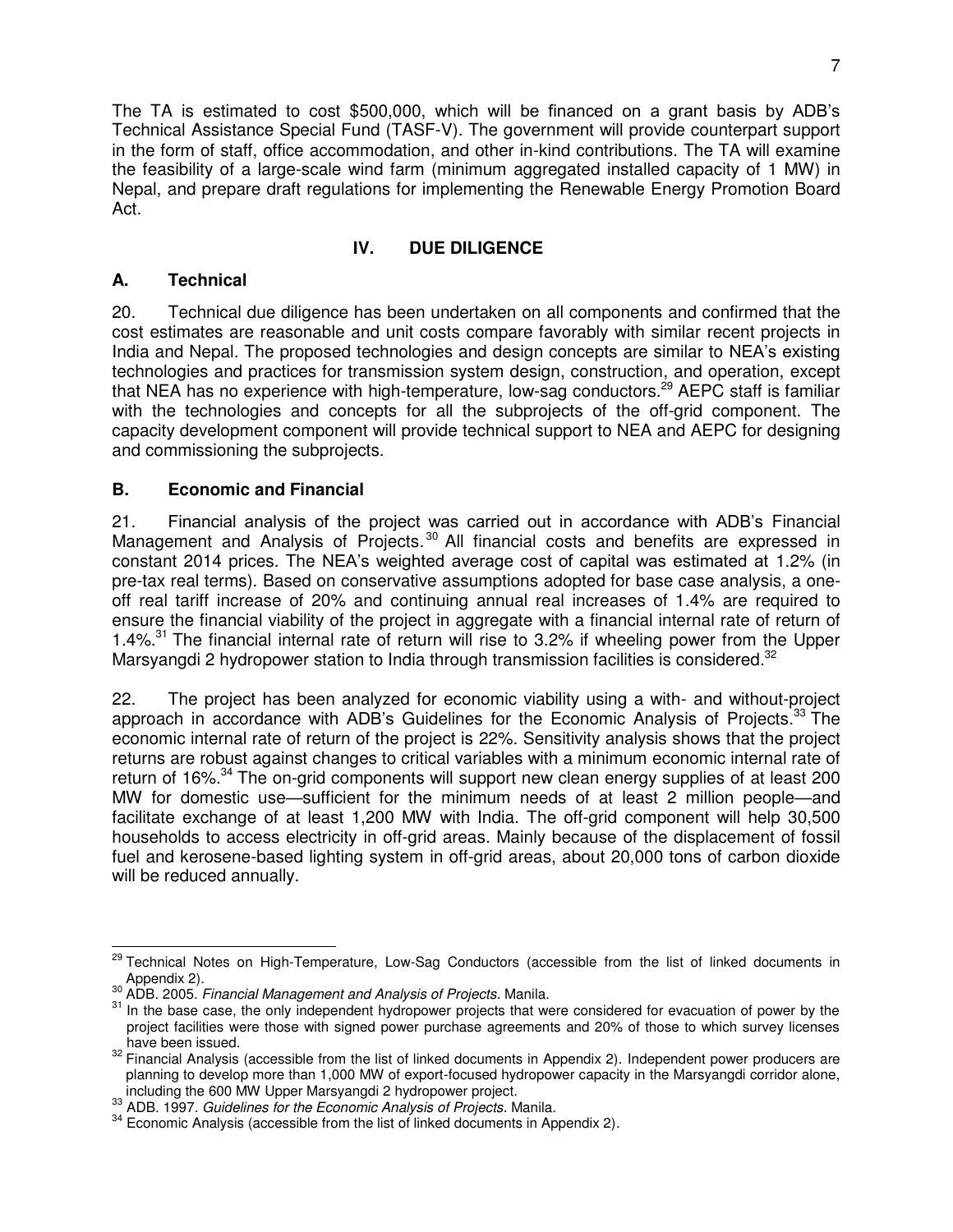### **C. Governance**

23. Procurement capacity assessments of NEA and AEPC were conducted as part of the due diligence. The NEA has sufficient experience in local and foreign procurement, including ADB standard bidding procedures under domestic projects and external assistance from international development partners. AEPC has experience in local and foreign procurement under domestic projects and external assistance from international development partners. As this will be AEPC's first direct experience with ADB funding, a long-term procurement consultant will be engaged to provide support. ADB's Anticorruption Policy (1998, as amended to date) was explained to and discussed with the government, NEA, and AEPC. The specific policy requirements and supplementary measures are described in the PAM.

## **D. Poverty and Social**

24. The project interventions are designed to benefit the poor through increased economic opportunity, knowledge, and rights. The project is classified as effective gender mainstreaming. A gender equality and social inclusion plan has been prepared.<sup>35</sup> Enhanced electricity access will help reduce poverty including women's time poverty. The executing agencies and contractors will ensure that priority and preference are given to local workers, especially the poor, the disadvantaged, and marginalized ethnic groups. The project will promote and advocate for a socially inclusive, gender-equitable, and non-discriminatory work environment and practices. Practices will be consistent with core labor standards. Where worker migration is required, the project will minimize the risk of HIV/AIDS through information dissemination campaigns at project areas.

#### **E. Safeguards**

25. **Environment (category B).** Initial environmental examinations and an environmental assessment and review framework for future unidentified off-grid subprojects have been prepared for both on- and off-grid components following ADB's Safeguard Policy Statement  $(2009)$  and the government's environmental regulatory framework.<sup>36</sup> Potential impacts are mostly temporary and reversible, but some irreversible impacts on the natural habitat will occur because of the clearance of about 150 hectares of forested land. Available information on the habitat ranges and elevations of sensitive species indicates that critical habitat will not be directly impacted; potential impacts on natural habitat and potentially sensitive ecosystems have been identified and can be readily mitigated. Due diligence has determined that associated hydropower facilities comply with Nepal's regulatory requirements. Cumulative and induced impacts will have net positive benefits from easier access to energy and productive end uses of energy. Climate change risk screening was conducted and resulted to a medium climate change classification. Risks identified will be addressed through best practice engineering design. $37$ 

26. The initial environmental examinations and environmental management plans (EMPs) for all components include mitigation measures, monitoring, and budgetary provisions that are adequate to address the environmental impacts of the project. The EMPs' requirements will be incorporated into bidding documents. The NEA and AEPC have sufficient capacity to supervise construction contracts and EMP implementation, including preparation of semiannual monitoring reports. The EMPs will be updated as necessary during implementation. Public consultation and information disclosure requirements have been met, including requirements for consultation with

 $\overline{a}$  $\frac{35}{10}$  Gender Equality and Social Inclusion Plan (accessible from the list of linked documents in Appendix 2).

<sup>&</sup>lt;sup>36</sup> Initial Environmental Examination; Environmental Assessment and Review Framework (accessible from the list of linked documents in Appendix 2).

<sup>37</sup> Project Climate Risk Assessment and Management Report (accessible from the list of linked documents in Appendix 2)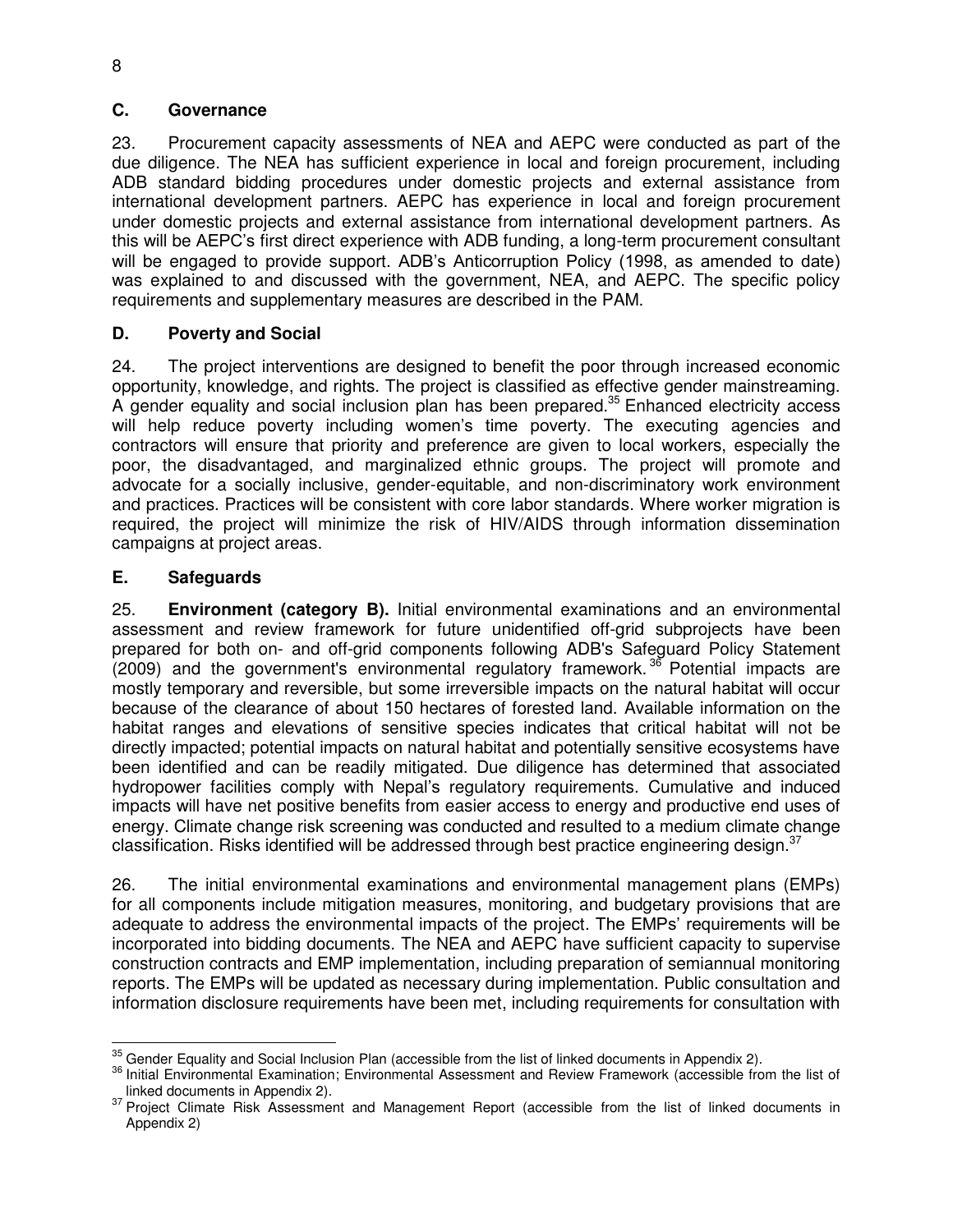the management teams for protected areas. The environmental assessment for the project was disclosed on ADB's website on 28 February 2014.

27. **Involuntary resettlement (category A) and indigenous peoples (category B).** The project will require land acquisition and involuntary resettlement, which will primarily be economic displacements with limited impact from physical displacement. The transmission and distribution components will have permanent and temporary impacts. Permanent impacts are anticipated from land acquisition for the construction of new transmission substations, distribution substations, transmission towers, and distribution poles. The temporary impacts will be from the loss of trees and crops along the right-of-way. About 715 households will be affected by land acquisition and loss of crops and trees. An initial assessment shows that the project areas do not have any endangered indigenous peoples groups. The magnitude of the impacts on indigenous peoples is not significant. Impacts are limited to loss of portions of land for some indigenous peoples which will be compensated at replacement cost. Where these groups are considered vulnerable, additional resettlement assistance will be provided, in addition to the compensation, and consultations will be carried out to make them aware of the project and to obtain their endorsement for land acquisition.

28. Based on surveys, two draft combined resettlement and indigenous peoples plans have been prepared for the on-grid components, in line with ADB's Safeguard Policy Statement and the government's legal framework. <sup>38</sup> These plans will be publicly disclosed to interested stakeholders on the ADB and NEA websites.

29. The off-grid component will not have any resettlement impacts for sample subprojects and no adverse impacts on indigenous peoples.<sup>39</sup> The minimum private land requirements for the sample subprojects will be met through voluntary land donation. A due diligence report has been prepared for the sample subprojects. The off-grid component allows for future subprojects, which have not been identified and are subject to due diligence. Therefore, a resettlement framework<sup>40</sup> and an indigenous peoples planning framework<sup>41</sup> have been prepared as required by the Safeguard Policy Statement and related national policies and legislation. AEPC will monitor the implementation of the resettlement and indigenous people plan, and will submit semiannual reports to ADB.

30. Social safeguards measures will be achieved in line with the provisions stated in the PAM.<sup>42</sup> A summary of the initial social safeguards assessment is presented in the summary poverty reduction and social strategy.<sup>43</sup>

## **F. Risks and Mitigating Measures**

31. Major risks and mitigating measures are summarized in Table 4 and described in detail in the risk assessment and risk management plan.<sup>44</sup> The project benefits are expected to outweigh the associated risks.

j <sup>38</sup> Combined Resettlement Plan and Indigenous Peoples Plan (accessible from the list of linked documents in Appendix 2).

<sup>39</sup> No impacts on indigenous peoples groups are foreseen for the off-grid component. If impacts are identified, AEPC will prepare an indigenous peoples plan, identifying fair and inclusive compensation and rehabilitation measures, in line with ADB's Safeguard Policy Statement and national laws and regulations.

<sup>&</sup>lt;sup>40</sup> Resettlement Framework (accessible from the list of linked documents in Appendix 2).

<sup>41</sup> Indigenous Peoples Planning Framework (accessible from the list of linked documents in Appendix 2).

<sup>42</sup> Sections VII (safeguards) and VIII (gender and social) of the PAM (accessible from the list of linked documents in Appendix 2).

<sup>&</sup>lt;sup>43</sup> Summary Poverty Reduction and Social Strategy (accessible from the list of linked documents in Appendix 2).

<sup>44</sup> Risk Assessment and Risk Management Plans (accessible from the list of linked documents in Appendix 2).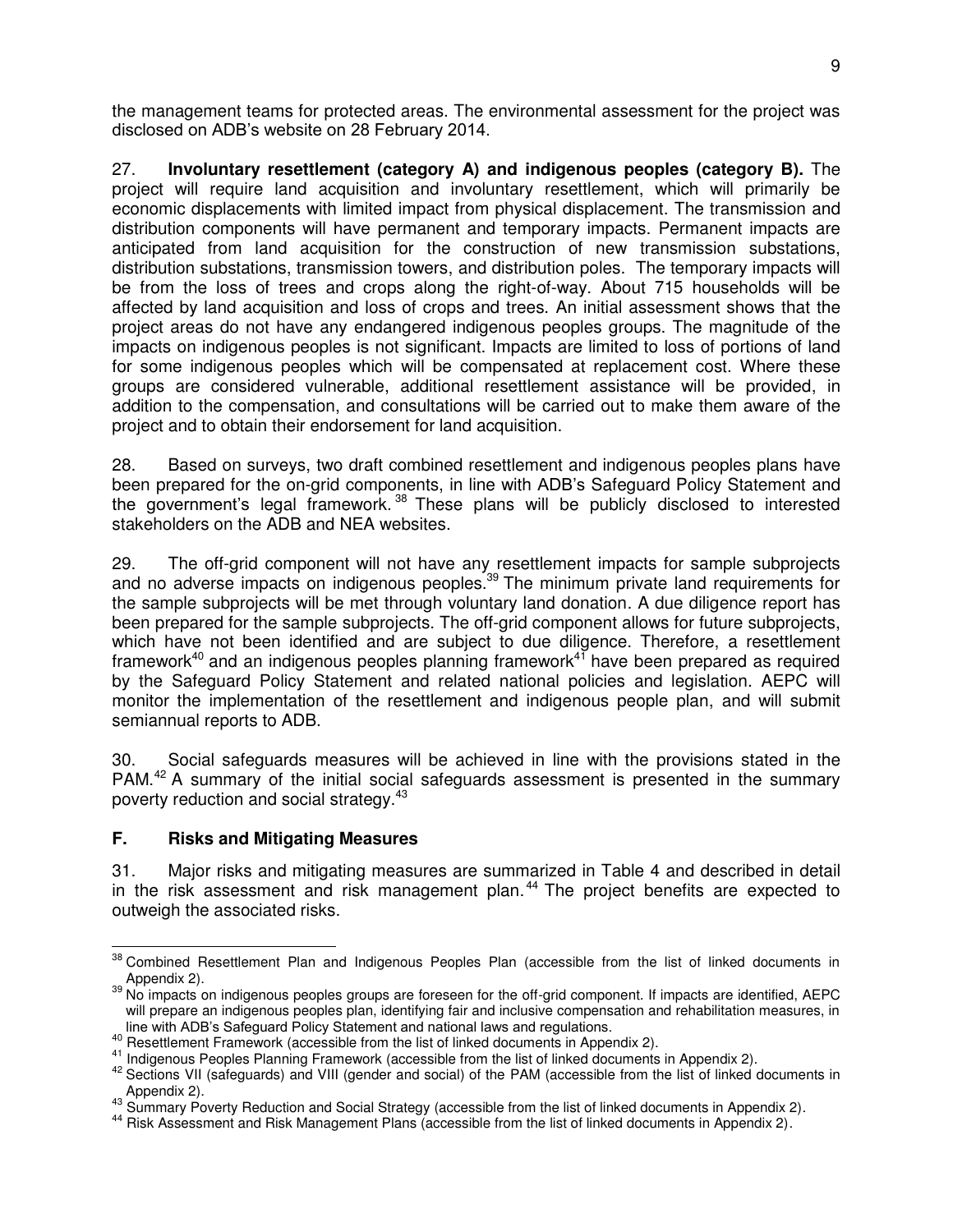| <b>Risks</b>                             | <b>Mitigating Measures</b>                                                    |
|------------------------------------------|-------------------------------------------------------------------------------|
| Weak regulatory framework                | Continued policy dialogue with government to enact Electricity Regulatory     |
|                                          | Commission legislation                                                        |
| Financial sustainability of NEA          | ADB is supporting the implementation of NEA financial restructuring plan and  |
|                                          | management reforms, and strengthening ETFC's capacity to review retail        |
|                                          | tariff adjustment petitions. The project will support NEA in establishing a   |
|                                          | pricing mechanism for open access to its power grid for electricity exports.  |
| Slow decision making within NEA          | A dedicated PMD will be responsible for preparation and implementation of     |
| on project implementation                | the project, with assistance from project implementation support consultants. |
| Weak implementation capacity of          | A two-tier implementation structure will be adopted. The implementation       |
| AEPC in larger-scale mini-hydro          | support consultants will assist AEPC at the central level, while RSCs and     |
| projects                                 | social mobilizers will support AEPC at the field level.                       |
| Tariff collected from end users may      | The project design has integrated into project implementation the support for |
| not cover O&M cost because of low        | productive energy use activities to ensure these activities are ready for     |
| tariffs and low load factor              | operation once the power generation parts are commissioned. The               |
|                                          | productive energy use will offer higher tariff and consume more power than    |
| $\cdots$ $\cdots$ $\cdots$<br>$\sqrt{2}$ | household use which helps cover O&M cost and increase load factor.<br>$5-7$   |

**Table 4: Summary of Risks and Mitigating Measures** 

ADB = Asian Development Bank, AEPC = Alternative Energy Promotion Centre, ETFC = Electricity Tariff Fixation Commission, NEA = Nepal Electricity Authority, O&M = operation and maintenance, PMD = project management directorate, RSC = regional service center.

Source: Asian Development Bank.

## **V. ASSURANCES**

32. The government, NEA, and AEPC have assured ADB that implementation of the project shall conform to all applicable ADB policies including those concerning anticorruption measures, safeguards, gender, procurement, consulting services, and disbursement as described in detail in the PAM, and loan and grant documents. The government, NEA, and AEPC have agreed with ADB on certain covenants for the project, which are set forth in the loan agreement, grant agreements, and project agreements.

## **VI. RECOMMENDATION**

33. I am satisfied that the proposed loan would comply with the Articles of Agreement of the Asian Development Bank (ADB) and recommend that the Board approve

- (i) the loan in various currencies equivalent to SDR116,493,000 to Nepal for the South Asia Subregional Economic Cooperation Power System Expansion Project, from ADB's Special Funds resources, with an interest charge at the rate of 1.0% per annum during the grace period and 1.5% per annum thereafter; for a term of 32 years, including a grace period of 8 years; and such other terms and conditions as are substantially in accordance with those set forth in the draft loan and project agreements presented to the Board;
- (ii) the administration by ADB of the grant equivalent to approximately \$60,000,000 to Nepal for the South Asia Subregional Economic Cooperation Power System Expansion Project, to be provided by the Government of Norway; and
- (iii) the administration by ADB of the grant not exceeding the equivalent of \$11,200,000 to Nepal for the South Asia Subregional Economic Cooperation Power System Expansion Project, to be provided by the ADB Strategic Climate Fund.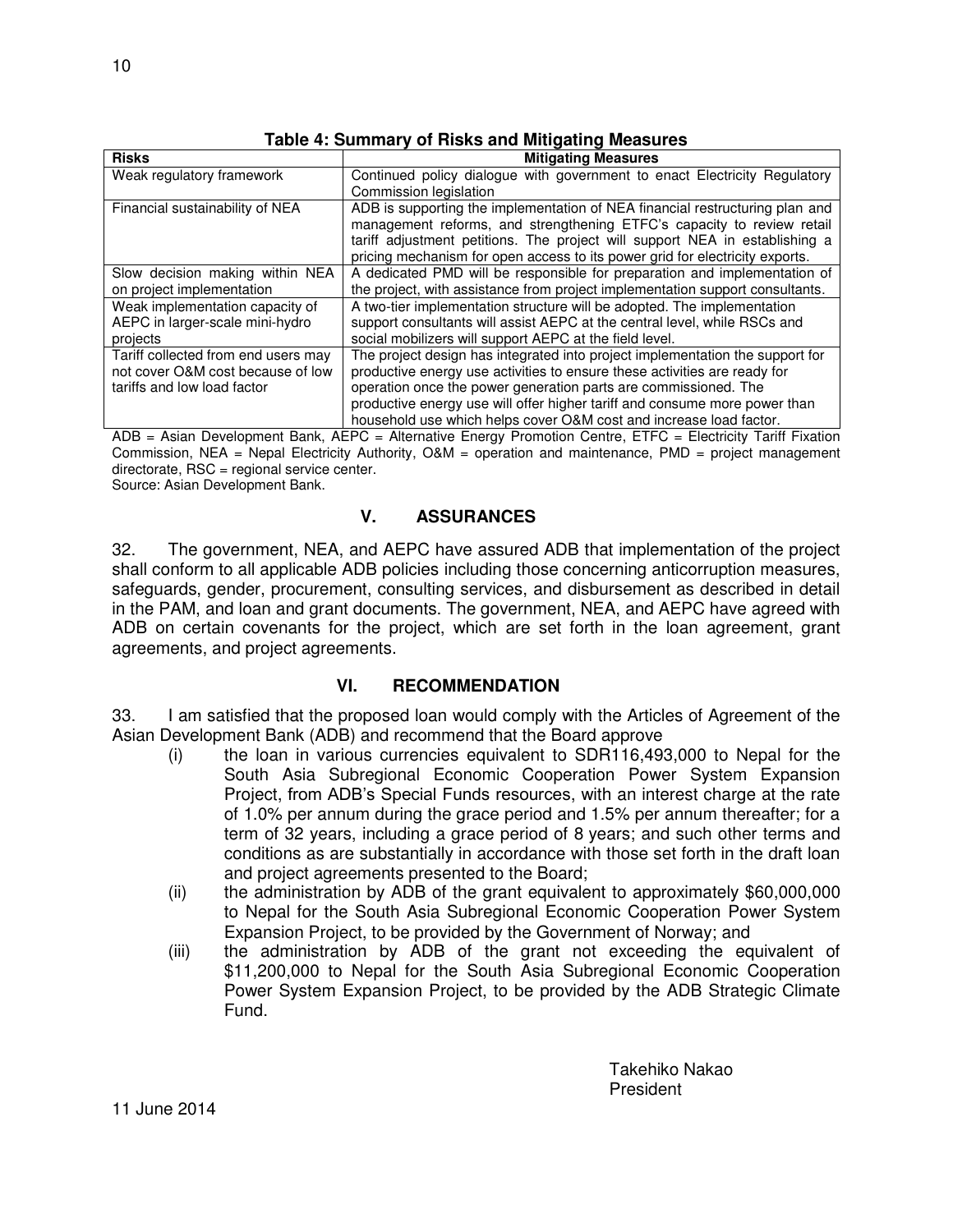# **DESIGN AND MONITORING FRAMEWORK**

| <b>Design</b><br><b>Summary</b>                                                                                  | <b>Performance Targets and</b><br><b>Indicators with Baselines</b>                                                                          | <b>Data Sources and</b><br><b>Reporting</b><br><b>Mechanisms</b>                                           | <b>Assumptions</b><br>and Risks                                                                                                                                                         |
|------------------------------------------------------------------------------------------------------------------|---------------------------------------------------------------------------------------------------------------------------------------------|------------------------------------------------------------------------------------------------------------|-----------------------------------------------------------------------------------------------------------------------------------------------------------------------------------------|
| <b>Impact</b><br>Increased electricity<br>access in Nepal and<br>improved power<br>exchange across the<br>border | Cross-border power flows<br>increased from to 2,000 MW<br>by 2025 (Baseline: 100 MW<br>in 2013).<br>Electricity access rate in              | NEA annual reports<br><b>SASEC Energy</b><br><b>Working Group</b><br>meeting minutes<br><b>AEPC</b> annual | <b>Assumptions</b><br>The government continues<br>prioritizing power sector<br>and regional integration<br>Timely completion of the<br>Dhalkebar (Nepal)-<br>Muzaffarpur (India) 400 kV |
|                                                                                                                  | Nepal increased to 92% in<br>2025 (Baseline: 65% in<br>2013)                                                                                | reports                                                                                                    | transmission line, and<br>Bardaghat (Nepal)-<br>Gorakhpur (India) 400 kV<br>transmission line                                                                                           |
|                                                                                                                  |                                                                                                                                             |                                                                                                            | Planned generation<br>capacity in selected valleys<br>achieved on time                                                                                                                  |
|                                                                                                                  |                                                                                                                                             |                                                                                                            | <b>Risk</b><br>Political instability affecting<br>timely implementation of<br>power sector development<br>projects                                                                      |
| <b>Outcome</b>                                                                                                   |                                                                                                                                             |                                                                                                            | <b>Assumption</b>                                                                                                                                                                       |
| Increased capacity<br>of national power<br>grid and enhanced<br>renewable energy<br>development                  | Power evacuation capacity<br>from Kali Gandaki basin and<br>Marsyangdi basin increased<br>to 1,000 MW by 2021<br>(Baseline: 100 MW in 2013) | NEA annual reports<br><b>SASEC Energy</b><br><b>Working Group</b><br>meeting minutes                       | The government continues<br>to be committed to progress<br>on NEA financial and<br>management restructuring                                                                             |
|                                                                                                                  | Distribution capacities in<br>identified areas increased to<br>316 MVA by 2021 (Baseline:<br>100 MVA in 2013)                               | NEA annual reports                                                                                         |                                                                                                                                                                                         |
|                                                                                                                  | 30,500 additional<br>households supplied by<br>renewable energy in rural<br>communities by 2021                                             | <b>AEPC</b> annual<br>reports                                                                              |                                                                                                                                                                                         |
|                                                                                                                  | $CO2$ emissions reduced by<br>20,000 tons per year by<br>2021                                                                               | <b>AEPC</b> annual<br>reports                                                                              |                                                                                                                                                                                         |
| <b>Outputs</b><br>1. Power                                                                                       | 45 km of 400 kV and 191.5                                                                                                                   | NEA annual reports                                                                                         | <b>Assumption</b><br>Timely availability of                                                                                                                                             |
| transmission                                                                                                     | km of 220 kV transmission                                                                                                                   |                                                                                                            | counterpart funds from the                                                                                                                                                              |
| capacity increased                                                                                               | lines and associated<br>substations, constructed                                                                                            | <b>SASEC Energy</b><br><b>Working Group</b>                                                                | government                                                                                                                                                                              |
|                                                                                                                  | and/or augmented along Kali<br>Gandaki corridor and<br>Marsyangdi-Kathmandu<br>route by 2021                                                | meeting minutes                                                                                            | <b>Risk</b><br>For AEPC's component,<br>contributions by<br>communities realized on<br>time                                                                                             |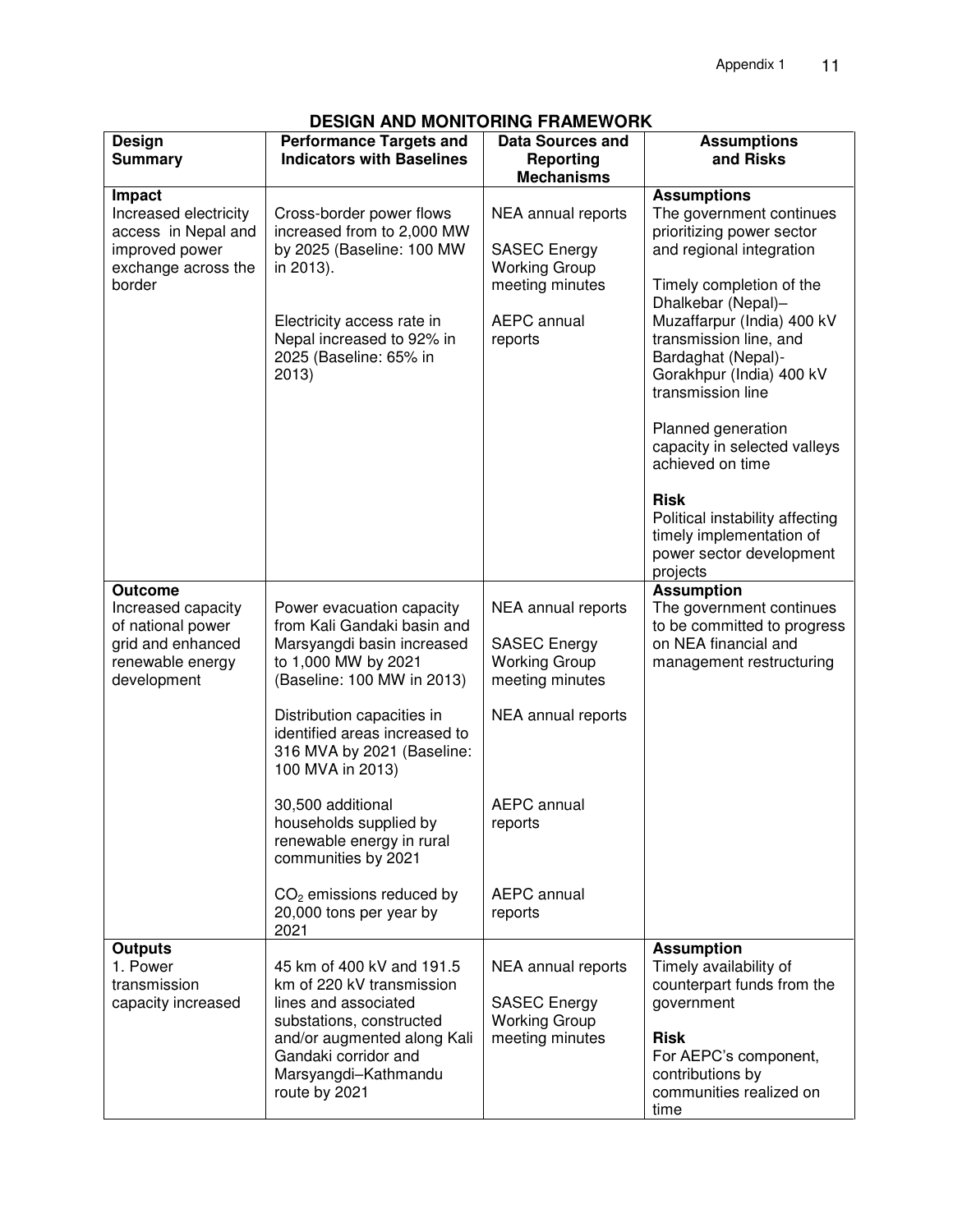| <b>Design</b><br><b>Summary</b>                                                  | <b>Performance Targets and</b><br><b>Indicators with Baselines</b>                                                                                                                                                                                                                                    | Data Sources and<br>Reporting<br><b>Mechanisms</b> | <b>Assumptions</b><br>and Risks |
|----------------------------------------------------------------------------------|-------------------------------------------------------------------------------------------------------------------------------------------------------------------------------------------------------------------------------------------------------------------------------------------------------|----------------------------------------------------|---------------------------------|
|                                                                                  | 125 km of 220 kV<br>transmission line, and<br>associated substations at<br>Marsyangdi corridor; and 24<br>km of 132 kV transmission<br>line and associated<br>substations at Samundratar-<br>Trishuli 3B transmission hub<br>constructed by 2021 (to be<br>financed by EIB's parallel<br>cofinancing) | NEA annual reports                                 |                                 |
|                                                                                  | 8 grid service substations<br>with aggregate capacity of<br>393.8 MVA constructed<br>and/or replaced by 2020                                                                                                                                                                                          | NEA annual reports                                 |                                 |
| 2. Power distribution<br>network improved                                        | Identified distribution lines<br>(410 km of 33 kV, 545 km of<br>11 kV, and 725 km of 400<br>kV), 216 MVA 33kV/11 kV<br>substations and 20 MVA<br>distribution substations<br>constructed and/or upgraded<br>by 2020                                                                                   | NEA annual reports                                 |                                 |
| 3. Mini-grid-based<br>renewable energy<br>systems in off-grid<br>areas increased | Up to an additional 4.8 MW<br>of mini-grid-based<br>renewable energy capacity<br>established by 2020 in<br>selected communities<br>where at least 33% of the<br>households are headed by<br>women or are<br>disadvantaged                                                                             | <b>AEPC</b> annual<br>reports                      |                                 |
| 4. Capacity<br>development support<br>to NEA and AEPC<br>provided                | Project management<br>monitoring system<br>developed by 2015                                                                                                                                                                                                                                          | Project quarterly<br>progress report               |                                 |
|                                                                                  | 20 persons trained in GESI-<br>based community<br>participation and<br>management of energy<br>systems by 2018                                                                                                                                                                                        | Project quarterly<br>progress report               |                                 |
|                                                                                  | A feasibility study of one<br>large scale wind farm<br>approved by AEPC by 2018                                                                                                                                                                                                                       | <b>AEPC</b> annual<br>reports                      |                                 |
|                                                                                  | Draft regulations for<br>implementing Renewable                                                                                                                                                                                                                                                       | <b>AEPC</b> annual<br>reports                      |                                 |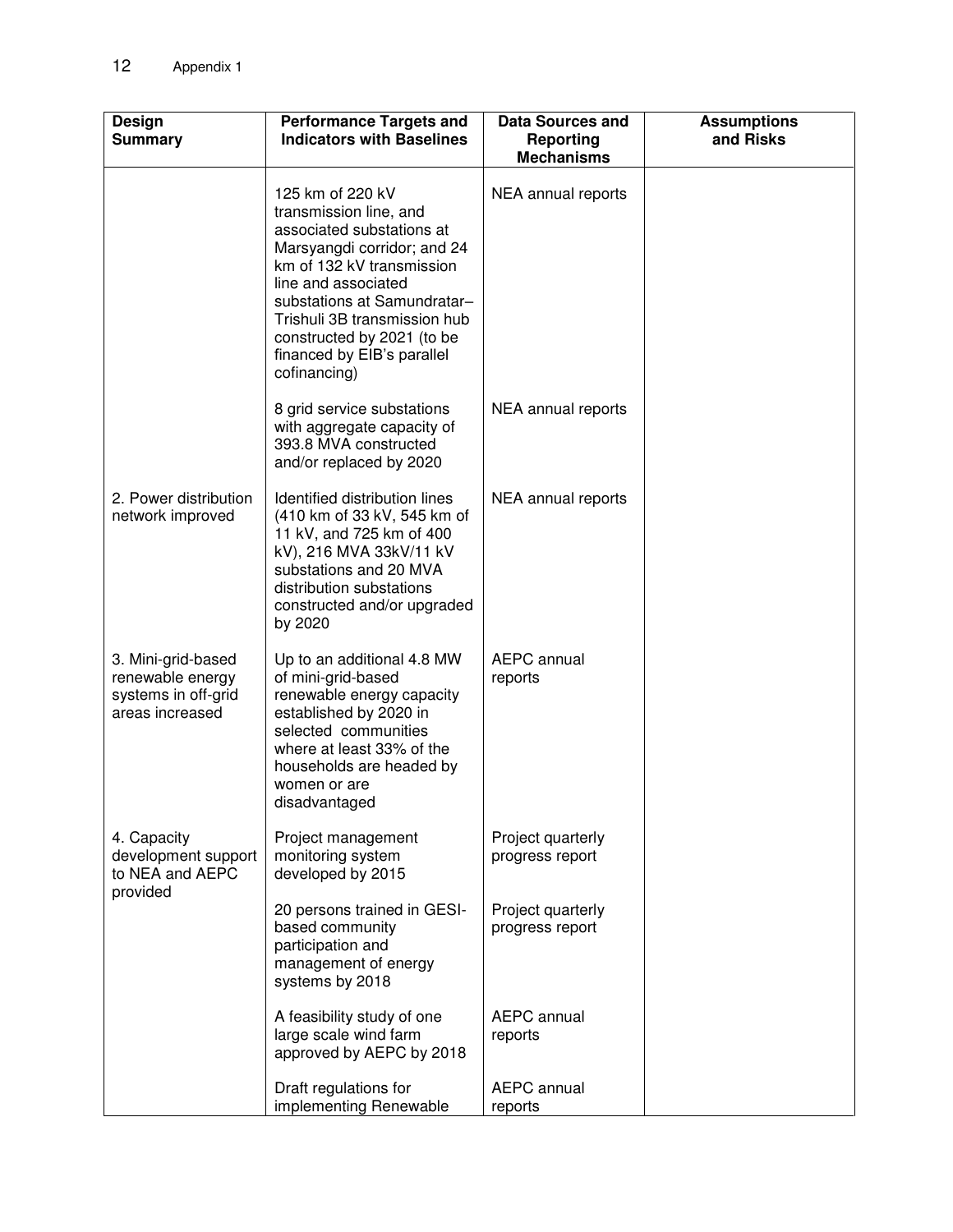| <b>Design</b><br><b>Summary</b>                                                                                                                                                                                                                                                                                                                                                                                                                                                                                                                                                                                                                                                                                  | <b>Performance Targets and</b><br><b>Indicators with Baselines</b>                                   | Data Sources and<br>Reporting<br><b>Mechanisms</b>        | <b>Assumptions</b><br>and Risks                                         |
|------------------------------------------------------------------------------------------------------------------------------------------------------------------------------------------------------------------------------------------------------------------------------------------------------------------------------------------------------------------------------------------------------------------------------------------------------------------------------------------------------------------------------------------------------------------------------------------------------------------------------------------------------------------------------------------------------------------|------------------------------------------------------------------------------------------------------|-----------------------------------------------------------|-------------------------------------------------------------------------|
|                                                                                                                                                                                                                                                                                                                                                                                                                                                                                                                                                                                                                                                                                                                  | <b>Energy Promotion Board Act</b><br>accepted by AEPC by 2018                                        |                                                           |                                                                         |
|                                                                                                                                                                                                                                                                                                                                                                                                                                                                                                                                                                                                                                                                                                                  | An updated distribution<br>system and rural<br>electrification master plan<br>adopted by NEA by 2019 | NEA annual reports;<br>distribution system<br>master plan |                                                                         |
| <b>Activities with Milestones</b>                                                                                                                                                                                                                                                                                                                                                                                                                                                                                                                                                                                                                                                                                |                                                                                                      |                                                           | <b>Inputs</b>                                                           |
| 1. Power transmission capacity increased<br>1.1 Acquisition of land for substations and tower footings (June 2015)<br>1.2 Construction of transmission lines (July 2015-June 2021)<br>1.3 Implementation of environment management plan (July 2015)                                                                                                                                                                                                                                                                                                                                                                                                                                                              |                                                                                                      |                                                           | Loan<br>ADB: \$180,000,000<br>EIB: \$120,000,000                        |
| 2. Power distribution network improved<br>2.1 Acquisition of land (if any required) (December 2016)<br>2.2 Extension of the identified distribution networks (January 2017-<br>December 2018)                                                                                                                                                                                                                                                                                                                                                                                                                                                                                                                    |                                                                                                      |                                                           | Grant<br>Government of Norway:<br>\$60,000,000<br>ADB SCF: \$11,200,000 |
| 3. Mini-grid-based renewable energy systems in off-grid areas<br>increased<br>3.1 Land contribution by communities for sample mini hydroelectric<br>subprojects (September 2015)<br>3.2 Construction of sample mini hydro subprojects (December 2015-<br>November 2017)<br>3.3 Construction of subsequent mini hydro subprojects (July 2017-June<br>2020)<br>3.4 Land contribution by communities for sample mini-grid solar and solar-<br>wind hybrid subprojects (June 2015)<br>3.5 Installation of sample mini-grid solar and solar-wind hybrid subprojects<br>(January 2016-June 2017)<br>3.6 Installation of subsequent mini-grid solar and solar-wind hybrid<br>subprojects (September 2017–February 2019) |                                                                                                      |                                                           | <b>Government of Nepal:</b><br>\$60,340,000<br>Communities: \$8,460,000 |
| 4. Capacity development support to NEA and AEPC provided<br>4.1 PSC support for NEA in supervising the implementation of outputs 1<br>and 2 (January 2016–December 2021)<br>4.2 PIC and social mobilizers support for AEPC in procuring and<br>implementing output 3 (January 2015-June 2020)<br>4.3 Training of NEA, AEPC, and identified stakeholders (May 2015-April<br>2017)<br>4.4 Feasibility study of one large-scale wind farm (minimum 1 MW)<br>accepted by AEPC (December 2017)<br>4.5 Draft regulations for implementing Renewable Energy Promotion Board<br>Act accepted by AEPC (June 2018)<br>4.6 Distribution system and rural electrification master plan adopted by NEA<br>(December 2019)      |                                                                                                      |                                                           |                                                                         |

ADB = Asian Development Bank, AEPC = Alternative Energy Promotion Centre, EIB = European Investment Bank, GESI = gender equality and social inclusion, km = kilometer, kV = kilovolt, MVA = megavolt-ampere, MW = megawatt, NEA = Nepal Electricity Authority, PIC = project implementation consultant, PSC = project supervision consultant, SCF = Strategic Climate Fund.

Source: Asian Development Bank.